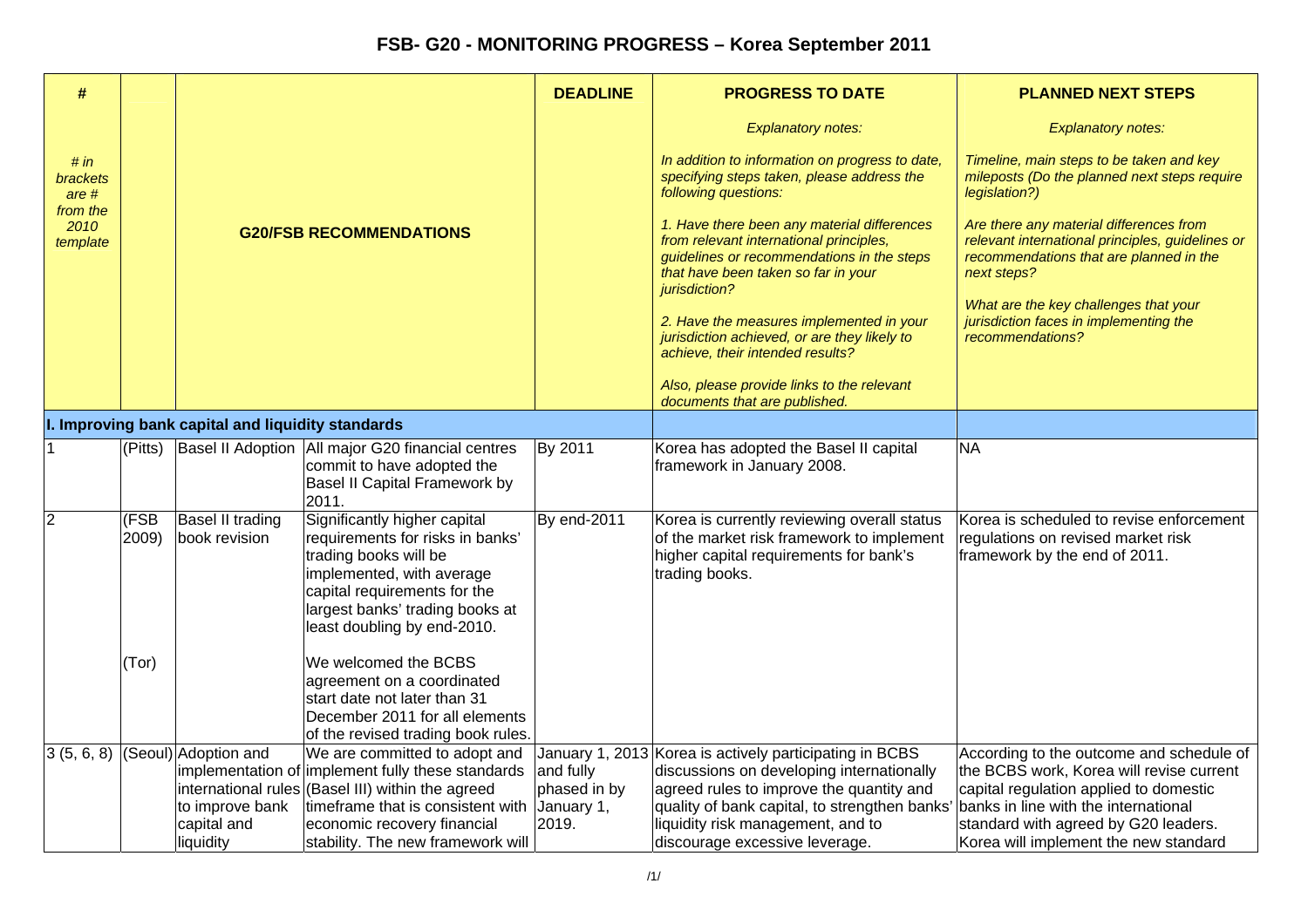|     |               | standards (Basel<br>III); including<br>leverage ratios<br>(Note) Please<br>explain<br>developments in<br>i) capital<br>standards, ii)<br>liquidity<br>standards and iii)<br>leverage ratios<br>respectively. | be translated into our national<br>laws and regulations, and will be<br>implemented starting on January<br>1, 2013 and fully phased in by<br>January 1, 2019.                                                                                                                                                                                                                                                                                                                                                                                    |         |                                                                                                                                                                                                                                                                                                                                                                                                                                                                                                                                                                                                                                                                                               | with the aim of implementation after<br>January 1, 2013.<br>Also, according to the schedule of the<br>BCBS accord, Korea will adopt new<br>international liquidity regulation framework<br>(Liquidity Coverage Ratio (LCR) by end-<br>2014, Net Stable Funding Ratio (NSFR) by<br>end-2017) and leverage ratio standard(by<br>end-2012)                                                                                                                                                                                                                                                             |
|-----|---------------|--------------------------------------------------------------------------------------------------------------------------------------------------------------------------------------------------------------|--------------------------------------------------------------------------------------------------------------------------------------------------------------------------------------------------------------------------------------------------------------------------------------------------------------------------------------------------------------------------------------------------------------------------------------------------------------------------------------------------------------------------------------------------|---------|-----------------------------------------------------------------------------------------------------------------------------------------------------------------------------------------------------------------------------------------------------------------------------------------------------------------------------------------------------------------------------------------------------------------------------------------------------------------------------------------------------------------------------------------------------------------------------------------------------------------------------------------------------------------------------------------------|-----------------------------------------------------------------------------------------------------------------------------------------------------------------------------------------------------------------------------------------------------------------------------------------------------------------------------------------------------------------------------------------------------------------------------------------------------------------------------------------------------------------------------------------------------------------------------------------------------|
| 48) | (FSF<br>2009) | $4(4, 7, 9,  (WAP) )$ Strengthening<br>supervision and<br>guidelines on<br>banks' risk<br>management<br>practices                                                                                            | Regulators should develop<br>enhanced guidance to<br>strengthen banks' risk<br>management practices, in line<br>with international best practices,<br>and should encourage financial<br>firms to re-examine their internal<br>controls and implement<br>strengthened policies for sound<br>risk management.<br>1.4 Supervisors should use the<br><b>BCBS</b> enhanced stress testing<br>practices as a critical part of the<br>Pillar 2 supervisory review<br>process to validate the<br>adequacy of banks' capital<br>buffers above the minimum | Ongoing | Korea made the "Best practice for firm-<br>wide stress testing in May 2010 as<br>reflected in the BCBS principles for sound<br>stress testing practices and supervision.<br>The Financial Supervisory Service (FSS) is<br>periodically reviewing the best practices for<br>stress-testing.<br>In 2011, Korea conducted stress tests<br>regarding the possibility of household<br>failure and the potential loss to the financial Korea plans to review banks'<br>system along with the changes of<br>macroeconomic variables such as interest<br>rates and price index.<br>Korea implemented BCBS liquidity<br>management standards in Sept 2009,<br>which required banks to devise liquidity | Korea will continue to use stress test as a<br>major supervisory tool and develop<br>detailed guidelines on implementing Pillar<br>2. The guidelines will be finalized by 2011.<br>In addition, revisions of Risk Assessment<br>and Dynamic Analysis System (RADARS)<br>are underway to reflect Pillar 2 supervisory<br>review process.<br>implementation of the BCBS liquidity<br>management guideline. ("Sound Principle")<br>during 4 <sup>th</sup> quarter 2011.<br>According to the outcome and schedule of<br>the BCBS work, Korea will revise the<br>current liquidity regulation applied to |
|     | (FSF<br>2008) |                                                                                                                                                                                                              | regulatory capital requirement.<br>II.10 National supervisors should<br>closely check banks'<br>implementation of the updated<br>guidance on the management<br>and supervision of liquidity as<br>part of their regular supervision.<br>If banks' implementation of the<br>guidance is inadequate,<br>supervisors will take more<br>prescriptive action to improve                                                                                                                                                                               |         | contingency plans for each currency they<br>carry and to strengthen the board's<br>authority and roles on liquidity<br>management.<br>Most of the key objectives of the BCBS<br>liquidity management standards are<br>already reflected on the FSS regulations.<br>The new enhanced supervision of medium-<br>long term funding ratio in foreign currency<br>was implemented in Jan 2010 and August                                                                                                                                                                                                                                                                                           | domestic banks.<br>The implementation status will be closely<br>monitored by the supervisory authority<br>continuously.                                                                                                                                                                                                                                                                                                                                                                                                                                                                             |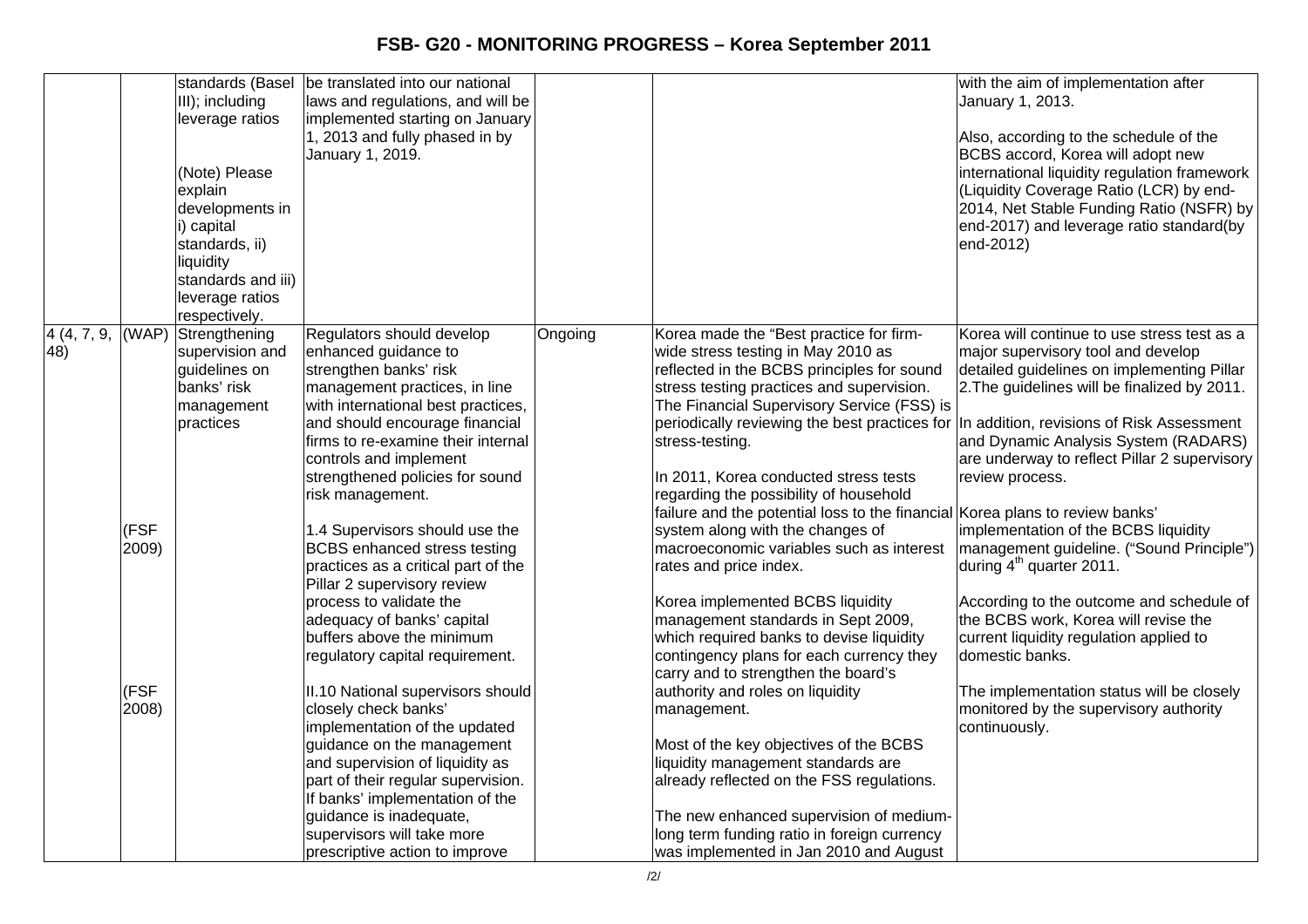|       | (FSB<br>2009) |                                                                                 | practices.<br>Regulators and supervisors in<br>emerging markets will enhance<br>their supervision of banks'<br>operation in foreign currency<br>funding markets.         |         | 2010.<br>To address maturity mismatch between<br>foreign assets and debts, banks are<br>required to apply liquidity weights based on<br>asset type in consideration of anticipated<br>recovery rates by the July 2010.<br>Banks are required to hold minimum safe<br>foreign assets (government and corporate<br>bonds) to cope with potential foreign<br>liquidity shortages by the Jul 2010.<br>The new measures are legislated on Dec<br>29, 2009 and June 13, 2010 in line with the<br>objective of the Basel Committee.<br>Korea has adopted Risk Assessment and<br>Dynamic Analysis Rating System<br>(RADARS) since 2006 to assess risks in 14<br>business areas.<br>Korea has established a three-step plan for<br>advancement of the comprehensive risk<br>management system aimed at improving<br>banks' risk management capacity.<br>• Step 1 (Apr. 2000~Dec. 2002):<br>Establishment of infrastructure for risk<br>management<br>• Step 2 (Mar. 2004~Dec. 2007):<br>Advancement of risk management<br>business<br>Step 3 (Mar. 2008~Present):<br>Enhancement of the comprehensive<br>risk management system |                                                                                                                                                                                                                                                                               |
|-------|---------------|---------------------------------------------------------------------------------|--------------------------------------------------------------------------------------------------------------------------------------------------------------------------|---------|------------------------------------------------------------------------------------------------------------------------------------------------------------------------------------------------------------------------------------------------------------------------------------------------------------------------------------------------------------------------------------------------------------------------------------------------------------------------------------------------------------------------------------------------------------------------------------------------------------------------------------------------------------------------------------------------------------------------------------------------------------------------------------------------------------------------------------------------------------------------------------------------------------------------------------------------------------------------------------------------------------------------------------------------------------------------------------------------------------------------|-------------------------------------------------------------------------------------------------------------------------------------------------------------------------------------------------------------------------------------------------------------------------------|
|       |               |                                                                                 | II. Addressing systemically important financial institutions (SIFIs)                                                                                                     |         |                                                                                                                                                                                                                                                                                                                                                                                                                                                                                                                                                                                                                                                                                                                                                                                                                                                                                                                                                                                                                                                                                                                        |                                                                                                                                                                                                                                                                               |
| 5(19) | (Pitts)       | Consistent,<br>consolidated<br>supervision and<br>regulation of<br><b>SIFIs</b> | All firms whose failure could<br>pose a risk to financial stability<br>must be subject to consistent,<br>consolidated supervision and<br>regulation with high standards. | Ongoing | Systemically important financial institutions<br>in Korea (e.g. Financial Holding<br>Companies) are subject to consistent<br>consolidated supervision.                                                                                                                                                                                                                                                                                                                                                                                                                                                                                                                                                                                                                                                                                                                                                                                                                                                                                                                                                                 | The Financial Services Commission (FSC)<br>will conduct in-depth study on the<br>feasibility of adopting new supervisory<br>regulation on domestic SIFIs. Meanwhile,<br>Korea will contribute to setting up new<br>standards by actively participating in FSB<br>discussions. |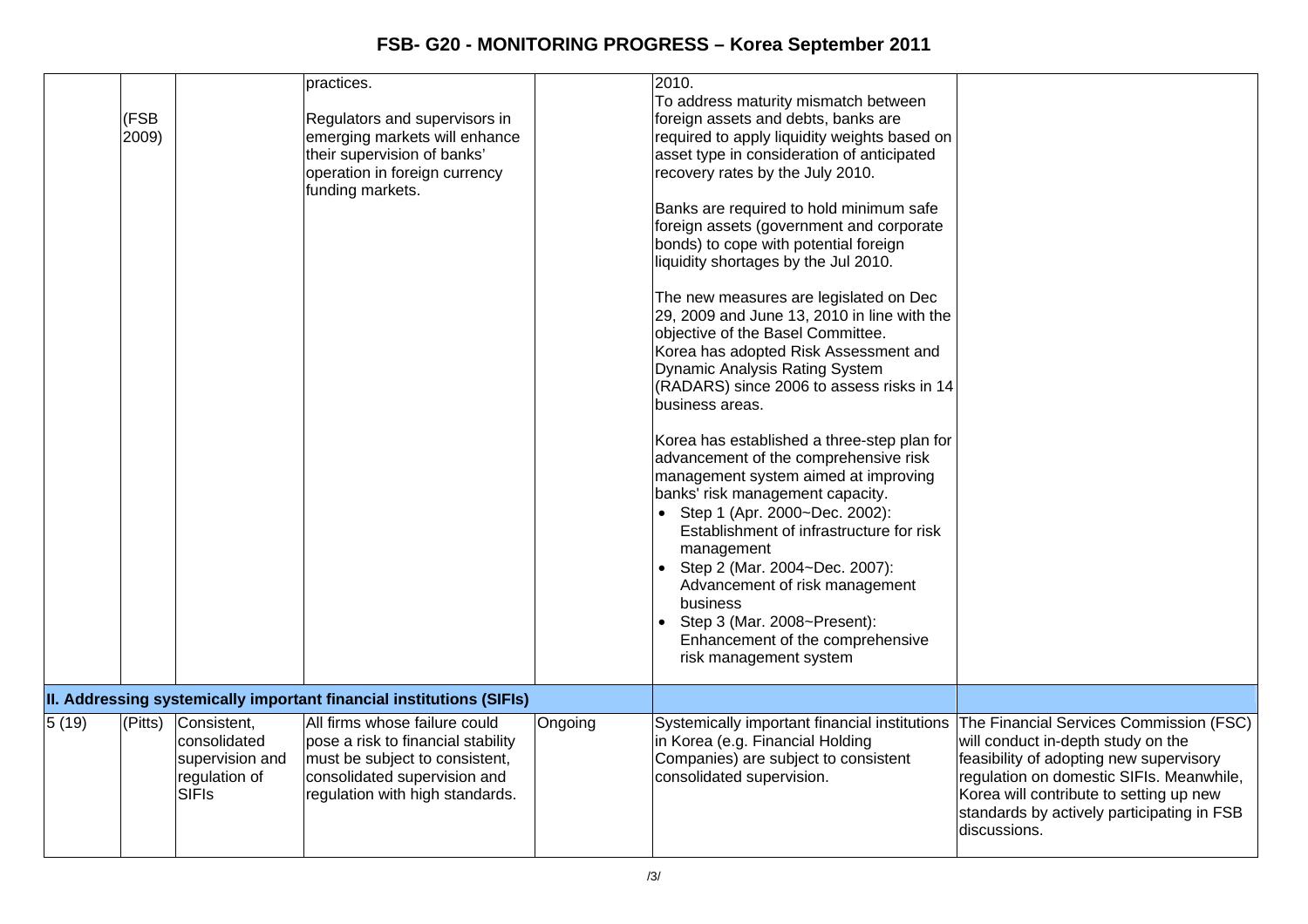| $6(43, 44)$ (Pitts) |         | Mandatory<br>international<br>recovery and<br>resolution<br>planning for G-<br>SIFIs | Systemically important financial<br>firms should develop<br>internationally-consistent firm-<br>specific contingency and<br>resolution plans. Our authorities<br>should establish crisis<br>management groups for the<br>major cross-border firms and a<br>legal framework for crisis<br>intervention as well as improve<br>information sharing in times of<br>stress. | End-2010 (for<br>setting up crisis<br>management<br>groups) | Korea will implement a in-depth study on<br>its applicability to its domestic SIFIs and<br>get ready to take necessary measures as<br>soon as Recovery and Resolution Plans<br>(RRPs) of G-SIFIs are completed,                                | Korea will continue to participate in<br>Supervisory Colleges and Crisis<br>Management Groups (CMGs) to<br>implement RRP.                                                                      |
|---------------------|---------|--------------------------------------------------------------------------------------|------------------------------------------------------------------------------------------------------------------------------------------------------------------------------------------------------------------------------------------------------------------------------------------------------------------------------------------------------------------------|-------------------------------------------------------------|------------------------------------------------------------------------------------------------------------------------------------------------------------------------------------------------------------------------------------------------|------------------------------------------------------------------------------------------------------------------------------------------------------------------------------------------------|
|                     | (Seoul) |                                                                                      | We agreed that G-SIFIs should<br>be subject to a sustained<br>process of mandatory<br>international recovery and<br>resolution planning. We agreed<br>to conduct rigorous risk<br>assessment on G-SIFIs through<br>international supervisory<br>colleges and negotiate<br>institution-specific crisis<br>cooperation agreements within<br>crisis management groups.    | Ongoing                                                     |                                                                                                                                                                                                                                                |                                                                                                                                                                                                |
|                     | (Lon)   |                                                                                      | To implement the FSF principles<br>for cross-border crisis<br>management immediately.<br>Home authorities of each major<br>financial institution should<br>ensure that the group of<br>authorities with a common<br>interest in that financial<br>institution meets at least<br>annually.                                                                              |                                                             |                                                                                                                                                                                                                                                |                                                                                                                                                                                                |
| 7(45)               |         | <b>BCBS</b><br>on the cross-<br>border bank<br>resolution                            | (Seoul) Implementation of We reaffirmed our Toronto<br>commitment to national-level<br>recommendations implementation of the BCBS's<br>cross-border resolution<br>recommendations.                                                                                                                                                                                     | Ongoing                                                     | Korea already has laws which implement<br>resolution regimes on financial institutions<br>including the founding of Bridge Financial<br>Company and asset transfers. International<br>bankruptcy is protected under Korea's<br>Bankruptcy Law. | Korea agrees to strengthen international<br>cooperation for effective resolution<br>regimes regarding large cross-border<br>financial institutions.<br>However, due to differences in laws and |
|                     | (Tor)   |                                                                                      | We endorsed and have<br>committed to implement our                                                                                                                                                                                                                                                                                                                     |                                                             |                                                                                                                                                                                                                                                | supervisory environments of each<br>jurisdiction, it is difficult to apply a single                                                                                                            |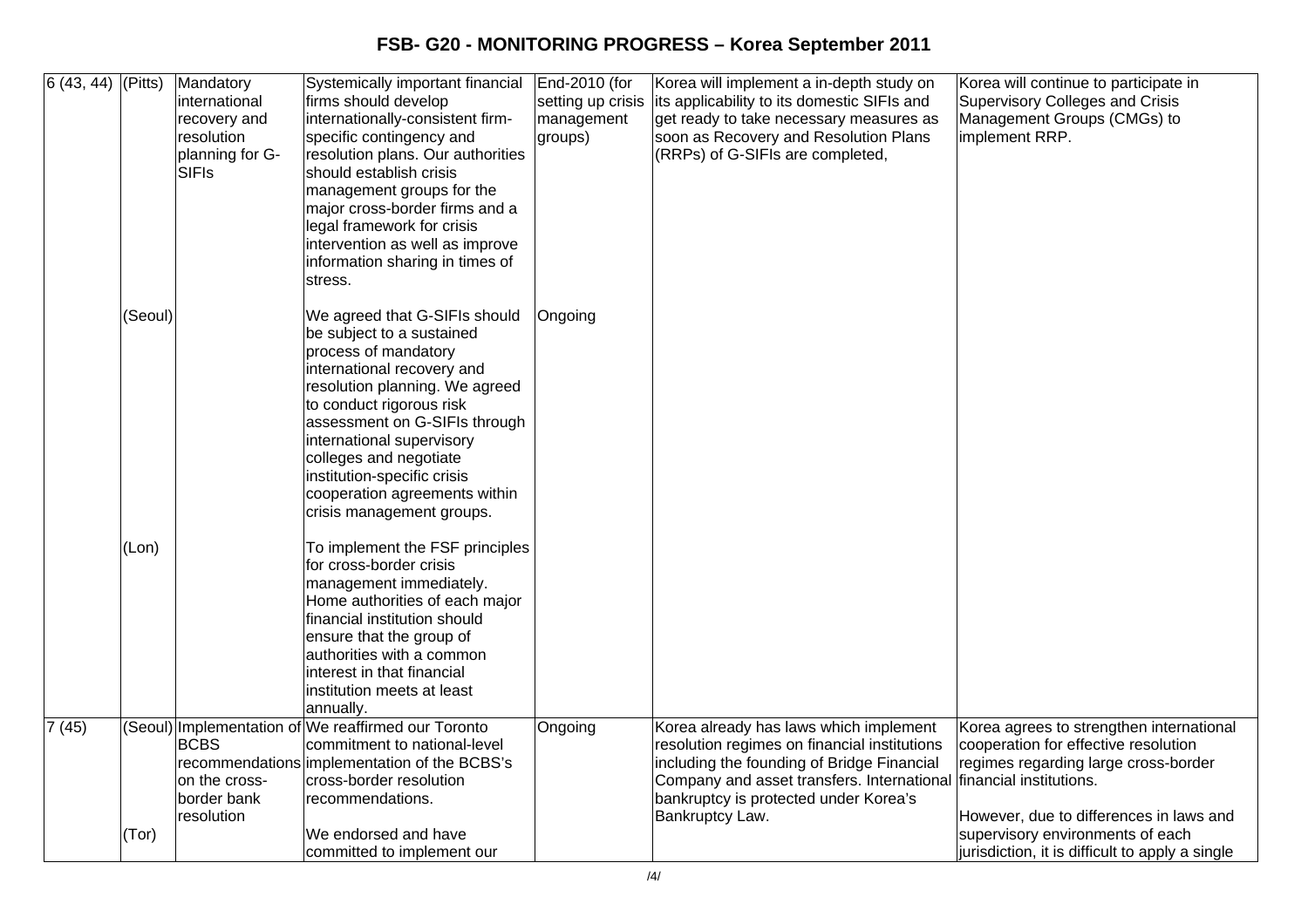|                 |               |                                                               | domestic resolution powers and<br>tools in a manner that preserves<br>financial stability and are<br>committed to implement the ten<br>key recommendations on cross-<br>border bank resolution issued by<br>the BCBS in March 2010.                                                                               |                                                            | Based on the Act on the Structural<br>Improvement of the Financial Industry,<br>FSC can designate failing financial<br>institutions. The law enables the FSC to<br>impose business suspension on the<br>relevant institution when necessary.                                                                                                                                                                                                                                  | regulation/law across different jurisdictions.                                                                                 |
|-----------------|---------------|---------------------------------------------------------------|-------------------------------------------------------------------------------------------------------------------------------------------------------------------------------------------------------------------------------------------------------------------------------------------------------------------|------------------------------------------------------------|-------------------------------------------------------------------------------------------------------------------------------------------------------------------------------------------------------------------------------------------------------------------------------------------------------------------------------------------------------------------------------------------------------------------------------------------------------------------------------|--------------------------------------------------------------------------------------------------------------------------------|
|                 | (WAP)         |                                                               | National and regional authorities<br>should review resolution regimes<br>and bankruptcy laws in light of<br>recent experience to ensure that<br>they permit an orderly wind-<br>down of large complex cross-<br>border financial institutions.                                                                    |                                                            |                                                                                                                                                                                                                                                                                                                                                                                                                                                                               |                                                                                                                                |
|                 | (FSF<br>2008) |                                                               | VI.6 Domestically, authorities<br>need to review and, where<br>needed, strengthen legal powers<br>and clarify the division of<br>responsibilities of different<br>national authorities for dealing<br>with weak and failing banks.                                                                                |                                                            |                                                                                                                                                                                                                                                                                                                                                                                                                                                                               |                                                                                                                                |
| $\sqrt{8}$ (41) | (Lon)         | Supervisory<br>colleges                                       | To establish the remaining<br>supervisory colleges for<br>significant cross-border firms by<br>June 2009.                                                                                                                                                                                                         | June 2009 (for<br>establishing<br>supervisory<br>colleges) | Korea is currently participating in 7<br>supervisory colleges.                                                                                                                                                                                                                                                                                                                                                                                                                | Korea will participate in existing and any<br>new supervisory colleges established by<br>the home authorities of foreign banks |
|                 | (Seoul)       |                                                               | We agreed to conduct rigorous<br>risk assessment on these firms<br>through international supervisory<br>colleges                                                                                                                                                                                                  | Ongoing                                                    |                                                                                                                                                                                                                                                                                                                                                                                                                                                                               |                                                                                                                                |
| 9(42)           | (FSF<br>2008) | Supervisory<br>exchange of<br>information and<br>coordination | V.7 To quicken supervisory<br>responsiveness to developments<br>that have a common effect<br>across a number of institutions,<br>supervisory exchange of<br>information and coordination in<br>the development of best practice<br>benchmarks should be improved<br>at both national and international<br>levels. | Ongoing                                                    | To comply with guidelines recommended<br>by Standard Setting Bodies (SSBs), Korea<br>has continually revised relevant legislations and IAIS.<br>as part of efforts to address shortfalls as<br>identified in the FSAP review.<br>Korea has revised the Real Name<br>Financial Transaction Act, which had<br>previously hindered information exchange<br>with supervisors, as well as MOUs with<br>supervisory bodies around the world.<br>FSC/FSS signed the MMOU of IOSCO in | Korea is committed to comply with the key<br>principles developed by BCBS, IOSCO                                               |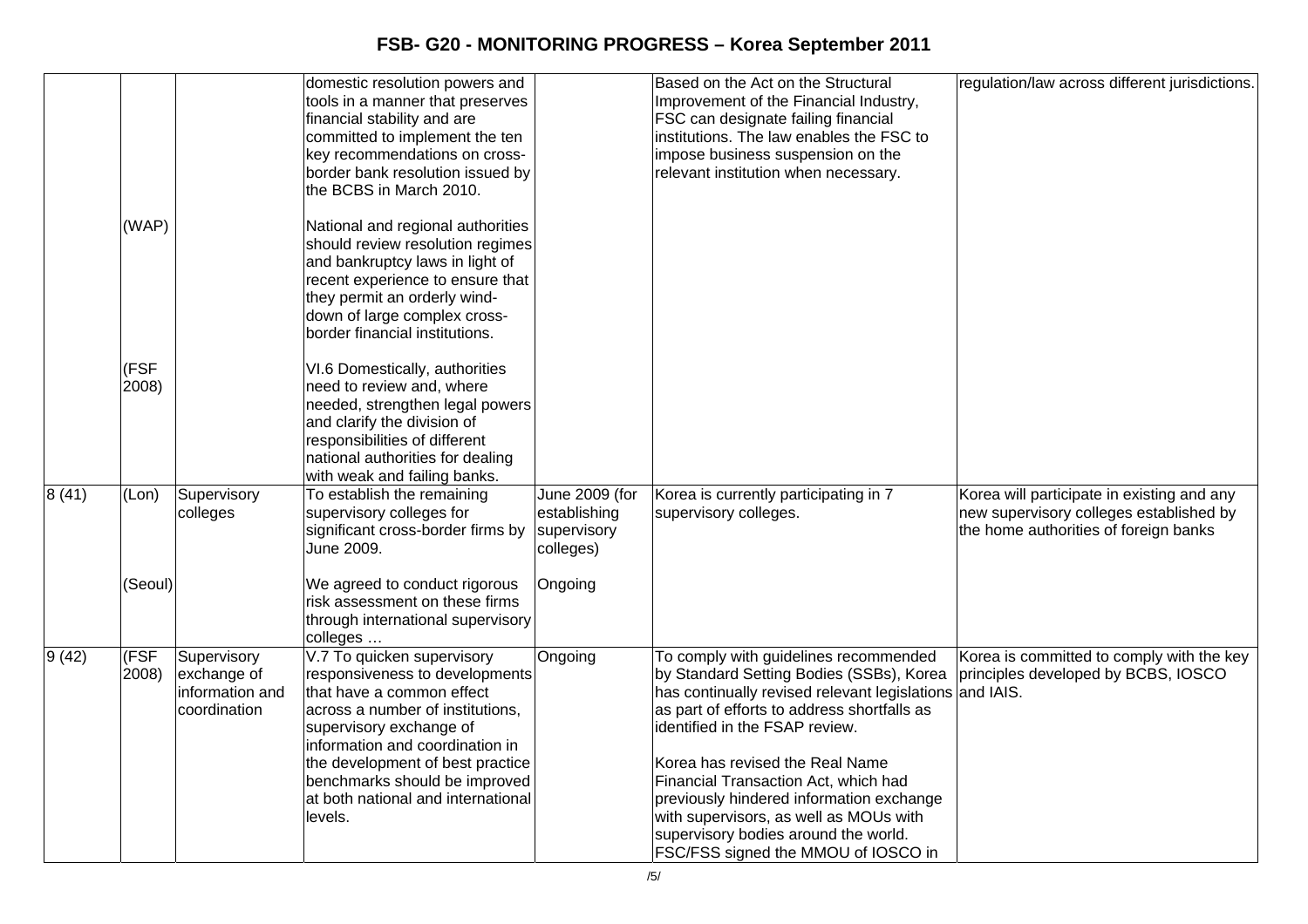| 10 (New)           |               | (Seoul) More effective                                                                          | We agreed that supervisors                                                                                                                                                                                                                                        |          | June 2010. And, FSC/FSS has signed the<br>MOU with 29 financial supervisory bodies<br>over 17 countries.<br>FSC/FSS have strong and unambiguous                                                                                                                                                                                                                                                                                               | Korea is developing the methodologies for                                                                                                                                                           |
|--------------------|---------------|-------------------------------------------------------------------------------------------------|-------------------------------------------------------------------------------------------------------------------------------------------------------------------------------------------------------------------------------------------------------------------|----------|-----------------------------------------------------------------------------------------------------------------------------------------------------------------------------------------------------------------------------------------------------------------------------------------------------------------------------------------------------------------------------------------------------------------------------------------------|-----------------------------------------------------------------------------------------------------------------------------------------------------------------------------------------------------|
|                    |               | oversight and<br>supervision                                                                    | should have strong and<br>unambiguous mandates,<br>sufficient independence to act,<br>appropriate resources, and a full<br>suite of tools and powers to<br>proactively identify and address<br>risks, including regular stress<br>testing and early intervention. | Ongoing  | mandates, sufficient independence to act,<br>appropriate resources, and a full suite of<br>tools and powers to proactively identify and stress test.<br>address risks                                                                                                                                                                                                                                                                         | supervisory stress testing and<br>implementing pillar 2 in the context of the<br>Korean banks should conduct stress test<br>at least semi-annually and the result<br>should be reported to the FSS. |
| financial system   |               |                                                                                                 | III. Extending the regulatory perimeter to entities/activities that pose risks to the                                                                                                                                                                             |          |                                                                                                                                                                                                                                                                                                                                                                                                                                               |                                                                                                                                                                                                     |
| 11(27)             | (Lon)         | Review of the<br>boundaries of the<br>regulatory<br>framework                                   | We will each review and adapt<br>the boundaries of the regulatory<br>framework to keep pace with<br>developments in the financial<br>system and promote good<br>practices and consistent<br>approaches at an international<br>level.                              | Ongoing  | Korea is regularly reviewing regulation<br>scope to keep pace with the changes in the<br>financial system, and will review any<br>detailed proposals made in the future at an developments in the financial system.<br>international level.<br>For example, Korea launched more<br>enhanced regulation on credit card<br>companies to curb expansionary use of<br>credit card loans and thus effectively cope<br>with household debt problem. | Korea will continue to monitor the progress<br>of international discussion on regulatory<br>framework to keep pace with                                                                             |
| 12(30)             | (FSF<br>2008) | Supervisory<br>resources and<br>expertise to<br>oversee the risks<br>of financial<br>innovation | V.1 Supervisors should see that<br>they have the requisite<br>resources and expertise to<br>oversee the risks associated<br>with financial innovation and to<br>ensure that firms they supervise<br>have the capacity to understand<br>and manage the risks.      | Ongoing  | Korea has established several teams to<br>effectively address risks associated with<br>financial innovation. (BCBS team, risk<br>examination team, derivatives monitoring<br>team)                                                                                                                                                                                                                                                            | FSS will hire more experts to oversee the<br>risks associated with financial innovation,<br>and train its inspectors to update new risks<br>to manage.                                              |
| <b>Hedge funds</b> |               |                                                                                                 |                                                                                                                                                                                                                                                                   |          |                                                                                                                                                                                                                                                                                                                                                                                                                                               |                                                                                                                                                                                                     |
| 13(33)             |               | (Seoul) Regulation<br>(including<br>registration) of<br>hedge funds                             | We also firmly recommitted to<br>work in an internationally<br>consistent and non-<br>discriminatory manner to<br>strengthen regulation and<br>supervision on hedge funds,                                                                                        | End-2009 | Korea adopted regulations requiring hedge<br>funds to be registered, report borrowing<br>and derivatives trading status to FSC/FSS,<br>and be subject to leverage limit (up to<br>400%).                                                                                                                                                                                                                                                      | As regulations in Korea mostly meet<br>international principles or guidelines<br>related to strengthening hedge fund<br>regulation.                                                                 |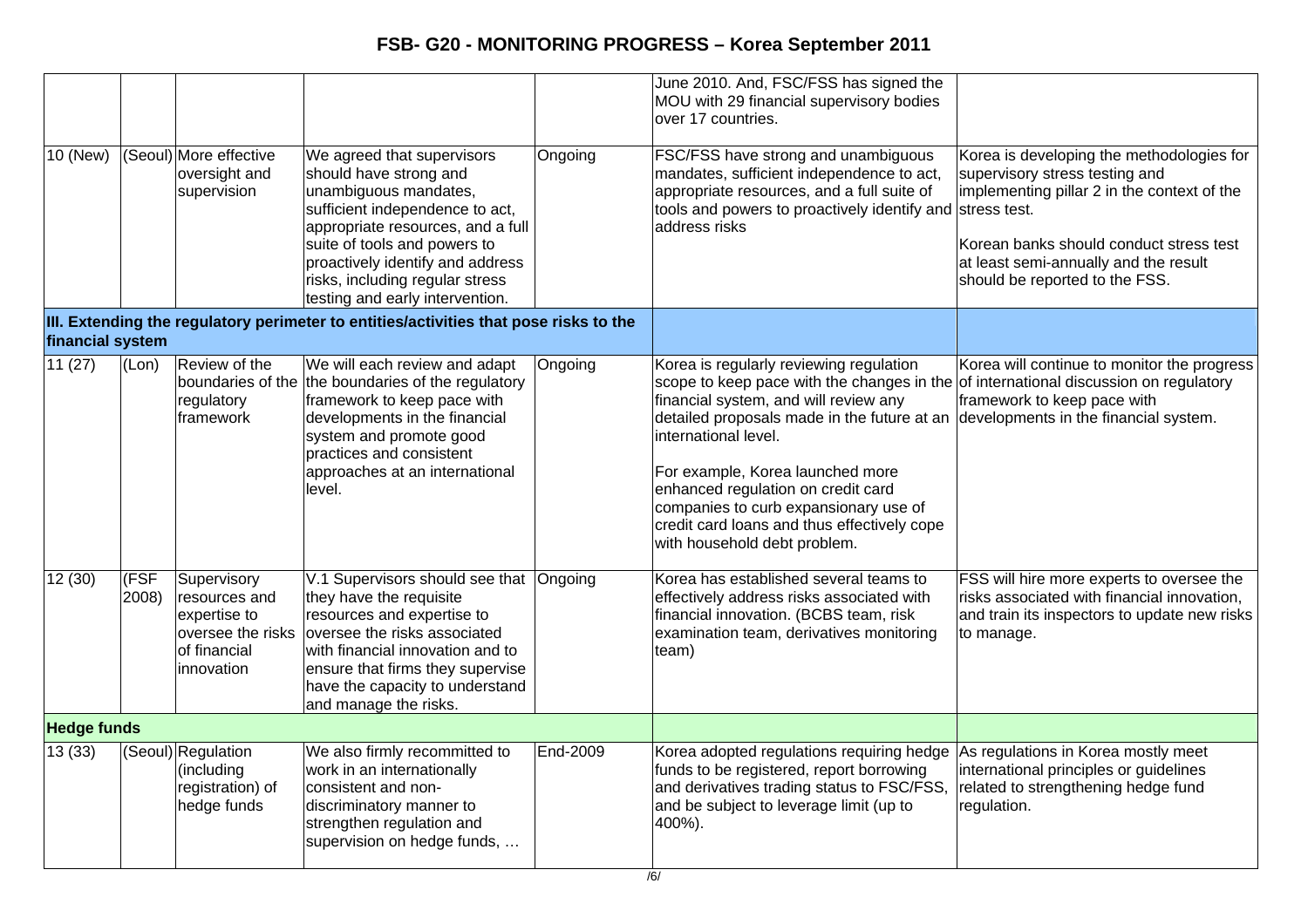|                       | (Lon)         |                                                                                 | Hedge funds or their managers<br>will be registered and will be<br>required to disclose appropriate<br>information on an ongoing basis<br>to supervisors or regulators,<br>including on their leverage,<br>necessary for assessment of the<br>systemic risks they pose<br>individually or collectively.<br>Where appropriate registration<br>should be subject to a minimum<br>size. They will be subject to<br>oversight to ensure that they<br>have adequate risk<br>management. |             |                                                                                                                                                                                                                                                                                                                  |                                                                                                                                                                         |
|-----------------------|---------------|---------------------------------------------------------------------------------|------------------------------------------------------------------------------------------------------------------------------------------------------------------------------------------------------------------------------------------------------------------------------------------------------------------------------------------------------------------------------------------------------------------------------------------------------------------------------------|-------------|------------------------------------------------------------------------------------------------------------------------------------------------------------------------------------------------------------------------------------------------------------------------------------------------------------------|-------------------------------------------------------------------------------------------------------------------------------------------------------------------------|
| 14 (34)               | (Lon)         | Effective<br>oversight of<br>cross-border<br>funds                              | We ask the FSB to develop<br>mechanisms for cooperation and<br>information sharing between<br>relevant authorities in order to<br>ensure effective oversight is<br>maintained when a fund is<br>located in a different jurisdiction<br>from the manager. We will,<br>cooperating through the FSB,<br>develop measures that<br>implement these principles by<br>the end of 2009.                                                                                                    | End-2009    | The supervisory authority operates a<br>system which enables ongoing oversight of international cooperation principles on<br>funds, thereby allowing collection of fund-<br>related data on an ongoing basis.<br>FSC/FSS signed the MMOU of IOSCO in<br>June 2010 to share supervisory data with<br>its members. | FSC is committed to implementing<br>hedge funds.                                                                                                                        |
| 15(35)                | (Lon)         | Effective<br>management of<br>associated with<br>hedge funds                    | Supervisors should require that<br>institutions which have hedge<br>counter-party risk funds as their counterparties<br>have effective risk management,<br>including mechanisms to monitor<br>the funds' leverage and set limits<br>for single counterparty<br>exposures.                                                                                                                                                                                                          | Ongoing     | <b>FSC currently requires counterparty risk</b><br>evaluation in capital adequacy (NCR)<br>review.<br>Since Dec 2009, FSC has strengthened<br>counterparty risk levels on RAMS (Risk<br>Analysis & Management System).                                                                                           | Additional measures to reduce<br>counterparty's risks will be reviewed if<br>necessary.                                                                                 |
| 16 (36)               | (FSF<br>2008) | Guidance on the<br>management of<br>exposures to<br>leveraged<br>counterparties | II.17 Supervisors will strengthen Ongoing<br>their existing guidance on the<br>management of exposures to<br>leveraged counterparties                                                                                                                                                                                                                                                                                                                                              |             | The Capital Market Act, currently under<br>revision, imposes 400% leverage limit on<br>hedge funds.                                                                                                                                                                                                              | Instead of phasing out leverage ratios,<br>FSC is considering mandating reports on<br>financial lending and exposure related to<br>hedge funds and their counterparties |
| <b>Securitisation</b> |               |                                                                                 |                                                                                                                                                                                                                                                                                                                                                                                                                                                                                    |             |                                                                                                                                                                                                                                                                                                                  |                                                                                                                                                                         |
| 17 (50)               | (FSB<br>2009) | BCBS/IOSCO                                                                      | Implementation of During 2010, supervisors and<br>regulators will:                                                                                                                                                                                                                                                                                                                                                                                                                 | During 2010 | FSS made an assessment of the impact of Korea is currently involved in discussions<br>Basel III adoption to Korean banks. Korean at the Basel Committee and regulation on                                                                                                                                        |                                                                                                                                                                         |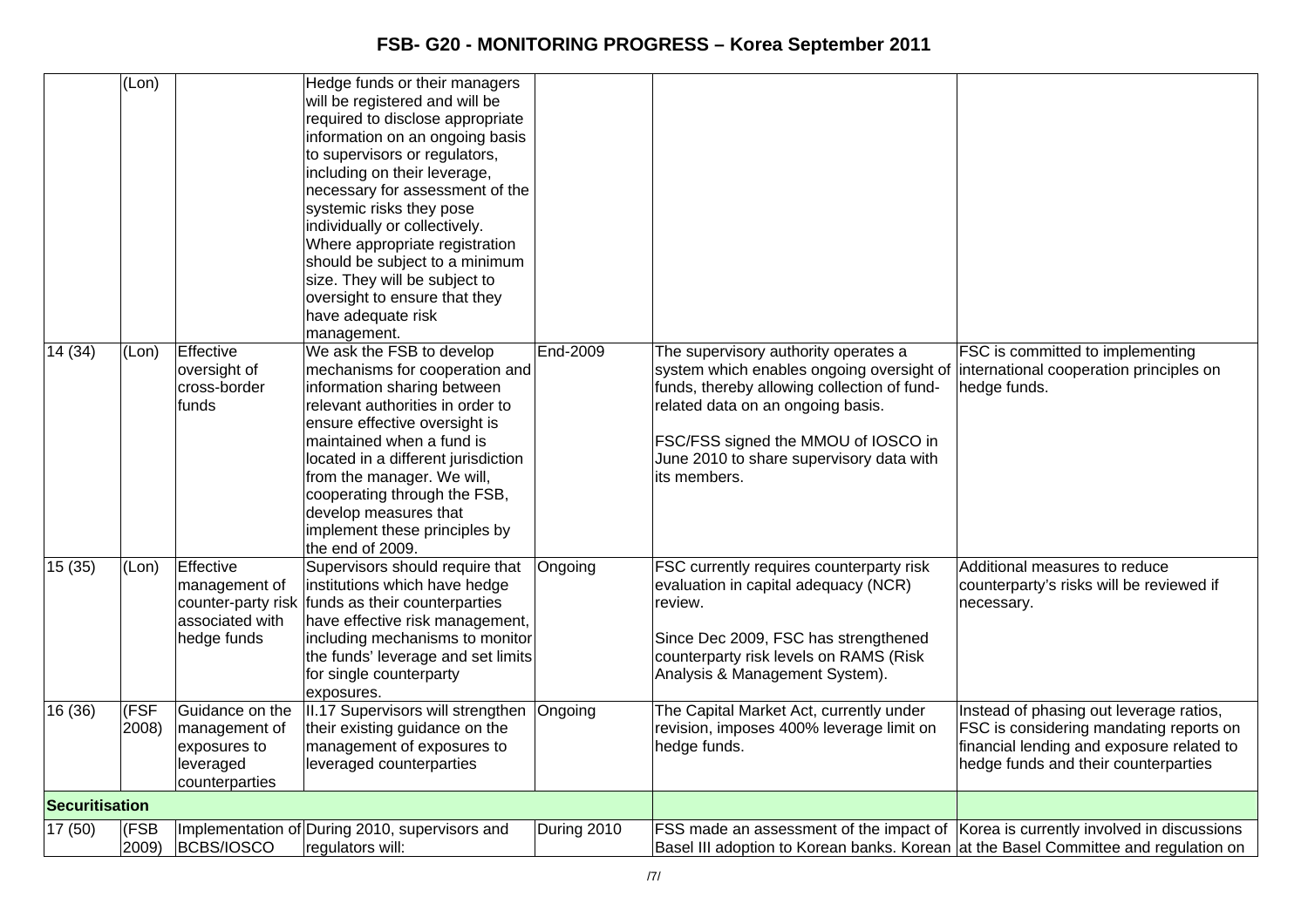|                |                  | measures for<br>securitisation                                                                                                                                                                       | l.<br>implement the measures<br>decided by the Basel<br>Committee to strengthen<br>the capital requirement of<br>securitisation and establish<br>clear rules for banks'<br>management and<br>disclosure;<br>implement IOSCO's<br>proposals to strengthen<br>practices in securitisation<br>markets.                                                                              |         | banks showed capital ratio well above<br>Basel III requirements as of year 2010.<br>FSC has completed QIS analysis in Aug<br>'09 following the measures by Basel II to<br>strengthen capital requirement of<br>securitization and established domestic<br>plans to implement IOSCO code of conduct<br>in approval standards for External Credit<br>Assessment Institutions in Aug 2009. | Basel 2.5 will be revised by the end of<br>2011.                                                                                           |
|----------------|------------------|------------------------------------------------------------------------------------------------------------------------------------------------------------------------------------------------------|----------------------------------------------------------------------------------------------------------------------------------------------------------------------------------------------------------------------------------------------------------------------------------------------------------------------------------------------------------------------------------|---------|-----------------------------------------------------------------------------------------------------------------------------------------------------------------------------------------------------------------------------------------------------------------------------------------------------------------------------------------------------------------------------------------|--------------------------------------------------------------------------------------------------------------------------------------------|
| 18 (51,<br>52) | (Lon)<br>(Pitts) | Improvement in<br>the risk<br>management of<br>securitisation,<br>including<br>retainment of a<br>part of the risk of<br>the underlying<br>assets by<br>securitisation<br>sponsors or<br>originators | The BCBS and authorities<br>should take forward work on<br>improving incentives for risk<br>management of securitisation,<br>including considering due<br>diligence and quantitative<br>retention requirements by 2010.<br>Securitization sponsors or<br>originators should retain a part<br>of the risk of the underlying<br>assets, thus encouraging them<br>to act prudently. | By 2010 | Korea has set the requirements for due<br>diligence of the underlying assets of<br>securitization exposures in Sep. 2007.                                                                                                                                                                                                                                                               | Korea is currently involved in discussions<br>at the Basel Committee and regulation on<br>Basel 2.5 will be revised by the end of<br>2011. |
| 19(10)         | (FSF<br>2008)    | Strengthening of<br>regulatory and<br>for monolines                                                                                                                                                  | II.8 Insurance supervisors<br>should strengthen the regulatory<br>capital framework and capital framework for<br>monoline insurers in relation to<br>structured credit.                                                                                                                                                                                                          | Ongoing | Currently there are no monoline insurers<br>involved in structured credit in Korea.                                                                                                                                                                                                                                                                                                     | <b>NA</b>                                                                                                                                  |
| 20(54)         | (FSF<br>2008)    | Strengthening of<br>supervisory<br>requirements or<br>investment in<br>structured<br>products                                                                                                        | II.18 Regulators of institutional<br>investors should strengthen the<br>requirements or best practices<br>best practices for for firms' processes for<br>investment in structured<br>products.                                                                                                                                                                                   | Ongoing | Korea already has a strong regulation (e.g. NA<br>disclosure, registration, and reporting to<br>supervisory authorities) with regard to<br>structured financial products in the Asset-<br>backed Securities Act.                                                                                                                                                                        |                                                                                                                                            |
| 21(14)         | (FSF<br>2008)    | Enhanced<br>disclosure of<br>securitised<br>products                                                                                                                                                 | III.10-III.13 Securities market<br>regulators should work with<br>market participants to expand<br>information on securitised<br>products and their underlying<br>assets.                                                                                                                                                                                                        | Ongoing | The Asset-backed Securitization Act in<br>Korea mandates registration and<br>disclosure on a relatively stronger<br>legislative level than other countries.<br>Regarding public disclosure on asset-<br>backed securitization, companies are                                                                                                                                            | National Assembly is currently seeking<br>revision of Asset-Backed Securities Act.                                                         |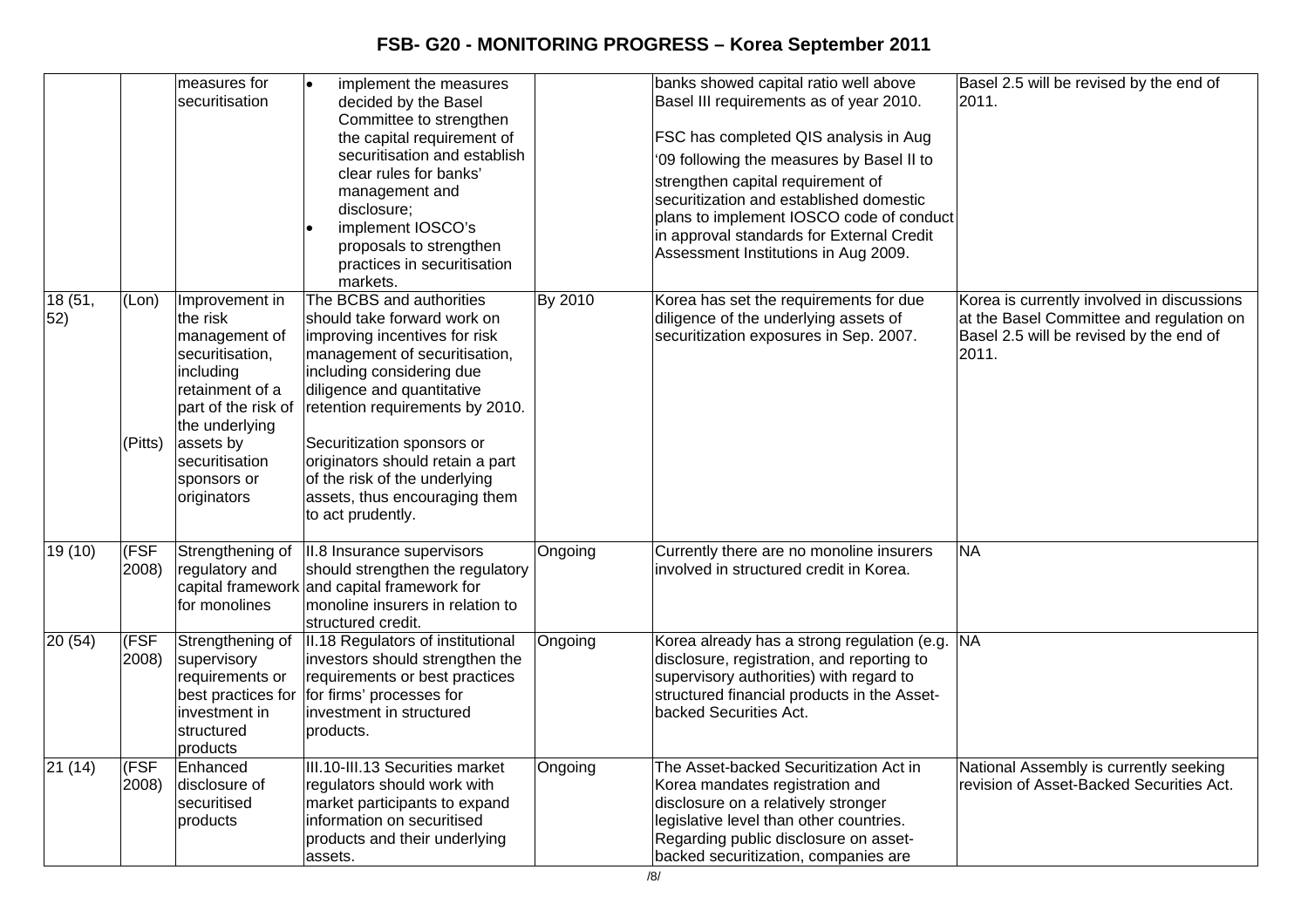|               |         |                                                                                                                                                                                                              |                                                                                                                                                                                                                                                                                                                                                                                                                                                                                                                                                                                                                                    |            | required to register detailed plans including<br>the scope, type and management plan<br>related to securitization to FSS and details<br>of the registration is disclosed on DART<br>(Data Analysis Retrieval and Transfer<br>System) an electronic disclosure system<br>run by the FSS.<br>DART, which allows investors to view<br>securitization information on-line, helps<br>asset-backed securities issuance remain<br>transparent. Moreover, the FSS monitors<br>the issuance of high-risk securities by<br>monitoring registered securitization plans,<br>which provides stronger investor protection<br>The FSC plans to revise Asset-Backed<br>Securities Act to enhance disclosures to<br>protect investors.                                                            |                                                                                                                                                                                                                                                                               |
|---------------|---------|--------------------------------------------------------------------------------------------------------------------------------------------------------------------------------------------------------------|------------------------------------------------------------------------------------------------------------------------------------------------------------------------------------------------------------------------------------------------------------------------------------------------------------------------------------------------------------------------------------------------------------------------------------------------------------------------------------------------------------------------------------------------------------------------------------------------------------------------------------|------------|----------------------------------------------------------------------------------------------------------------------------------------------------------------------------------------------------------------------------------------------------------------------------------------------------------------------------------------------------------------------------------------------------------------------------------------------------------------------------------------------------------------------------------------------------------------------------------------------------------------------------------------------------------------------------------------------------------------------------------------------------------------------------------|-------------------------------------------------------------------------------------------------------------------------------------------------------------------------------------------------------------------------------------------------------------------------------|
|               |         | IV. Improving OTC derivatives markets                                                                                                                                                                        |                                                                                                                                                                                                                                                                                                                                                                                                                                                                                                                                                                                                                                    |            |                                                                                                                                                                                                                                                                                                                                                                                                                                                                                                                                                                                                                                                                                                                                                                                  |                                                                                                                                                                                                                                                                               |
| 22(17,<br>18) | (Pitts) | (Seoul) Reforming OTC<br>derivative<br>markets,<br>including the<br>CCP); and<br>trading of all<br>standardized<br><b>OTC</b> derivatives<br>on exchanges,<br>clearing and<br>trade repository<br>reporting. | We endorsed the FSB's<br>recommendations for<br>implementing our previous<br>commitments in an<br>standardisation of internationally consistent<br>CDS markets (eg   manner, recognizing the<br>importance of a level playing<br>field.<br>All standardized OTC derivative<br>contracts should be traded on<br>exchanges or electronic trading<br>platforms, where appropriate,<br>and cleared through central<br>counterparties by end-2012 at<br>the latest. OTC derivative<br>contracts should be reported to<br>trade repositories. Non-centrally<br>cleared contracts should be<br>subject to higher capital<br>requirements. | the latest | By end-2012 at  In Nov 2009, domestic financial institutions<br>held discussions on establishing "The<br><b>Study Committee for OTC Derivatives</b><br>Infrastructure Improvements" to set up<br>infrastructure on OTC Derivatives.<br>The Study Committee for OTC Derivatives<br>Infrastructure Committee announced its<br>recommendations regarding<br>implementation of OTC infrastructure in<br>Feb. 2010.<br>To develop implementation plans for OTC<br>derivatives infrastructure such as<br>establishment of CCP, the government<br>organized a task force team in cooperation<br>with the academia, and related agencies.<br>The government embarked on legislation<br>process to adopt CCP in year 2011 (posted<br>notification of pending legislation in July<br>2011) | The Study Committee will continue to<br>conduct analysis on international trends<br>and studies to build OTC derivatives<br>infrastructure.<br>Revision of the Financial Investment<br>Services and Capital Market Act is<br>underway to implement OTC derivatives<br>reform. |
|               | (Lon)   |                                                                                                                                                                                                              | We will promote the<br>standardization and resilience of                                                                                                                                                                                                                                                                                                                                                                                                                                                                                                                                                                           |            |                                                                                                                                                                                                                                                                                                                                                                                                                                                                                                                                                                                                                                                                                                                                                                                  |                                                                                                                                                                                                                                                                               |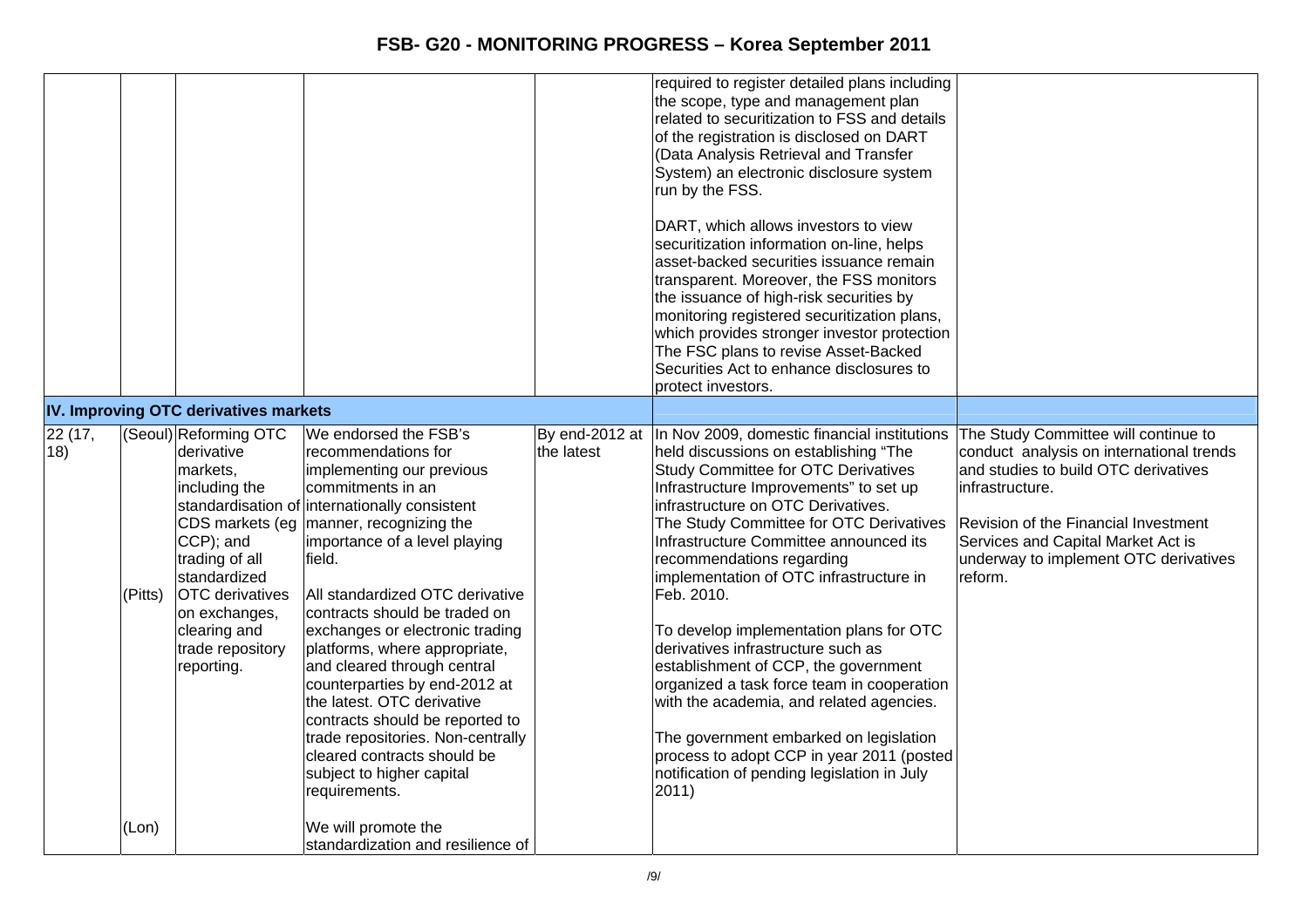|         |               |                                                                                                 | credit derivatives markets, in<br>particular through the<br>establishment of central clearing<br>counterparties subject to<br>effective regulation and<br>supervision. We call on the<br>industry to develop an action<br>plan on standardisation by<br>autumn 2009.                                                                                                                                                             |                         |                                                                                                                                                                                                                                                                                                                                                                                                                                                                                                                        |                                                                                                                                                                                                                             |
|---------|---------------|-------------------------------------------------------------------------------------------------|----------------------------------------------------------------------------------------------------------------------------------------------------------------------------------------------------------------------------------------------------------------------------------------------------------------------------------------------------------------------------------------------------------------------------------|-------------------------|------------------------------------------------------------------------------------------------------------------------------------------------------------------------------------------------------------------------------------------------------------------------------------------------------------------------------------------------------------------------------------------------------------------------------------------------------------------------------------------------------------------------|-----------------------------------------------------------------------------------------------------------------------------------------------------------------------------------------------------------------------------|
|         |               |                                                                                                 | V. Developing macro-prudential frameworks and tools                                                                                                                                                                                                                                                                                                                                                                              |                         |                                                                                                                                                                                                                                                                                                                                                                                                                                                                                                                        |                                                                                                                                                                                                                             |
| 23(25)  | (Lon)         | Amendment of<br>regulatory<br>systems to take<br>account of<br>macro-prudential<br><b>risks</b> | Amend our regulatory systems<br>to ensure authorities are able to<br>identify and take account of<br>macro-prudential risks across<br>the financial system including in<br>the case of regulated banks,<br>shadow banks and private pools<br>of capital to limit the build up of<br>systemic risk.                                                                                                                               | Ongoing                 | FSC and FSS have right to supervise all<br>financial institutions and instruments by the<br>relevant laws. In order to limit the buildup<br>of systemic risk, they regulate the banking<br>sector not only based on international<br>standards such as Basel II capital<br>framework but also based on LTV and DTI<br>for mortgage loans to maintain asset<br>soundness of banks.<br>In addition, National Assembly passed a<br>bill to mandate Bank of Korea to conduct<br>financial stability oversight in Sep 2011. | International discussion is underway on<br>system risk-based macro-prudential tools<br>and standards.<br>Korea will adopt new supervisory tools<br>proposed by the FSB or other international<br>bodies if it is necessary. |
| 24 (26) | (Lon)         | Powers for<br>gathering<br>relevant<br>information by<br>national<br>regulators                 | Ensure that national regulators<br>possess the powers for<br>gathering relevant information<br>on all material financial<br>institutions, markets and<br>instruments in order to assess<br>the potential for failure or severe<br>stress to contribute to systemic<br>risk. This will be done in close<br>coordination at international<br>level in order to achieve as<br>much consistency as possible<br>across jurisdictions. | Ongoing                 | Korea has been operating an integrated<br>financial supervisory body since 1999. The<br>FSC/FSS is responsible for collecting<br>relevant information regarding all financial<br>institutions, market and products. This<br>information is used to monitor impacts on<br>macro prudential conditions. We have also<br>kept keen relationship with various foreign<br>supervisory authorities by signing MOUs<br>on information sharing.                                                                                | Korea will keep the consistency across<br>jurisdictions by adopting new standards<br>agreed by international communities.                                                                                                   |
| 25(28)  | (FSF<br>2009) | Use of macro-<br>prudential tools                                                               | 3.1 Authorities should use<br>quantitative indicators and/or<br>constraints on leverage and<br>margins as macro-prudential<br>tools for supervisory purposes.<br>Authorities should use                                                                                                                                                                                                                                          | End-2009 and<br>ongoing | Korea, as a small and open economy, has<br>been vulnerable to fluctuation of global<br>economies and subsequent capital flows.<br>Thus, the government reinforced macro-<br>prudential measures to reduce capital flows<br>volatility. In July 2011, the government                                                                                                                                                                                                                                                    | According to the outcome and schedule of<br>the BCBS work, Korea will revise its capital<br>regulation applied to domestic banks.                                                                                           |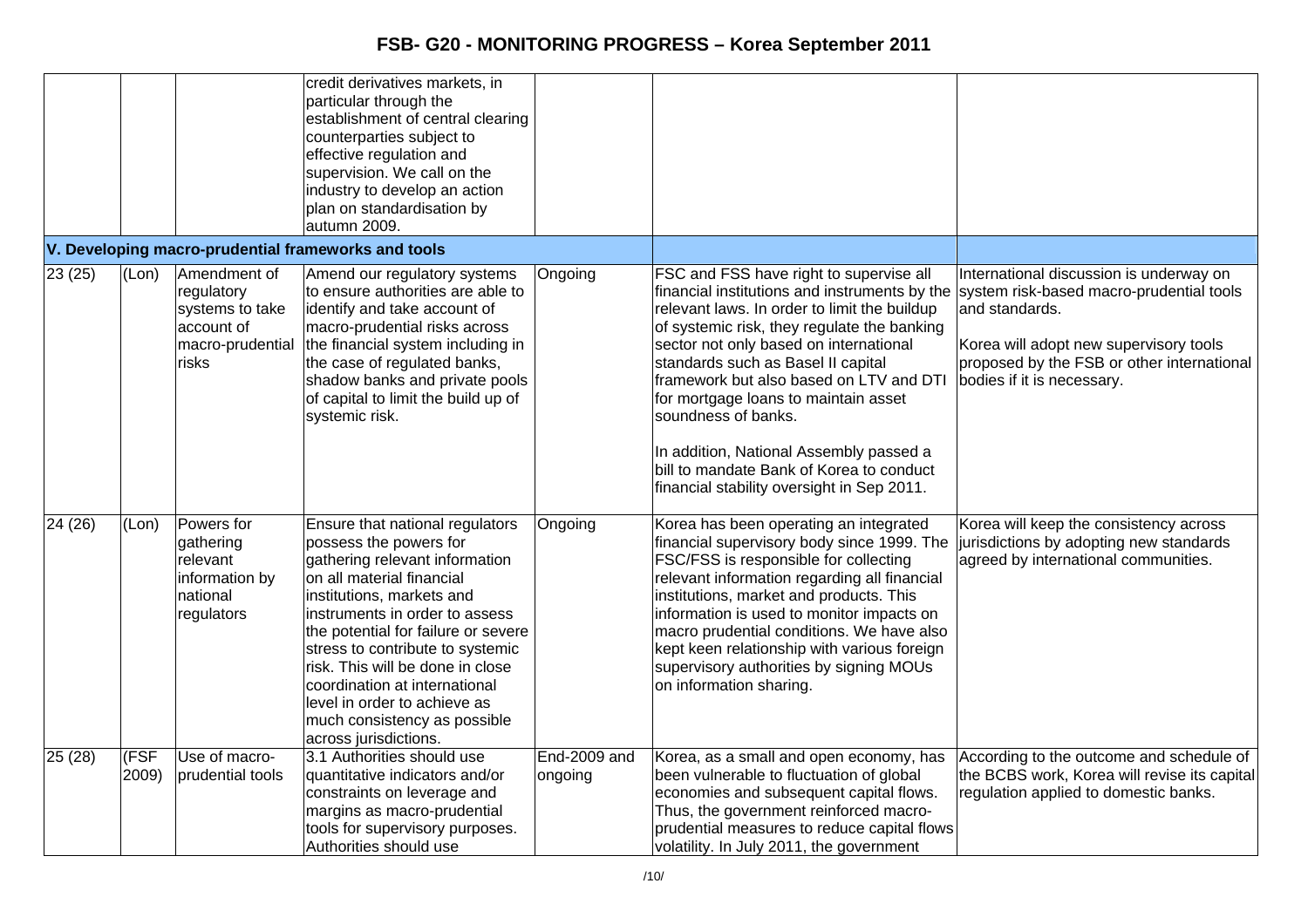|         |               |                                                                        | quantitative indicators of<br>leverage as guides for policy,<br>both at the institution-specific<br>and at the macro-prudential<br>(system-wide) level Authorities<br>should review enforcing<br>minimum initial margins and<br>haircuts for OTC derivatives and<br>securities financing transactions. |         | imposed a cap on bank's forward position-<br>to-capital ratio: 40% for domestic banks<br>and 200% for foreign bank branches. In<br>addition, Macro-prudential Stability Levy<br>has been implemented since August 2011.<br>In regard to non-depository foreign loans of<br>banks, there will be differentiated macro-<br>prudential stability levy imposed according<br>to the maturity: less than a year 20 bp;<br>more than a year 2bp.<br>FSC also increased the margin<br>requirement for forex margin trades from 2<br>to 5 percent, ultimately reducing the<br>leverage of such trades (in Jul 2009). |           |
|---------|---------------|------------------------------------------------------------------------|--------------------------------------------------------------------------------------------------------------------------------------------------------------------------------------------------------------------------------------------------------------------------------------------------------|---------|-------------------------------------------------------------------------------------------------------------------------------------------------------------------------------------------------------------------------------------------------------------------------------------------------------------------------------------------------------------------------------------------------------------------------------------------------------------------------------------------------------------------------------------------------------------------------------------------------------------|-----------|
| 26(29)  |               | (WAP) Monitoring of<br>asset price<br>changes                          | Authorities should monitor<br>substantial changes in asset<br>prices and their implications for<br>the macro economy and the<br>financial system.                                                                                                                                                      | Ongoing | The Ministry of Strategy and Finance and<br>the FSC are closely monitoring the effects<br>of asset price fluctuations on the financial<br>market and macro-economy. The Bank of<br>Korea also covers the impact of changes in<br>stock and housing prices on the financial<br>market and macro-economy in its half-<br>yearly financial stability report.<br>For example, the FSC has strengthened<br>LTV and DTI regulations in 2009 in<br>response to the herd behaviour of<br>mortgage lending business which<br>associated with systemic risks.                                                         | <b>NA</b> |
| 27 (32) | (FSF<br>2008) | Improved<br>cooperation<br>between<br>supervisors and<br>central banks | V.8 Supervisors and central<br>banks should improve<br>cooperation and the exchange of<br>information including in the<br>assessment of financial stability<br>risks. The exchange of<br>information should be rapid<br>during periods of market strain.                                               | Ongoing | There are various consultation channels to SNA<br>discuss financial stability risks and to<br>exchange information among financial<br>authorities, including the FSC, the Ministry<br>of Strategy and Finance and the Bank of<br>Korea.                                                                                                                                                                                                                                                                                                                                                                     |           |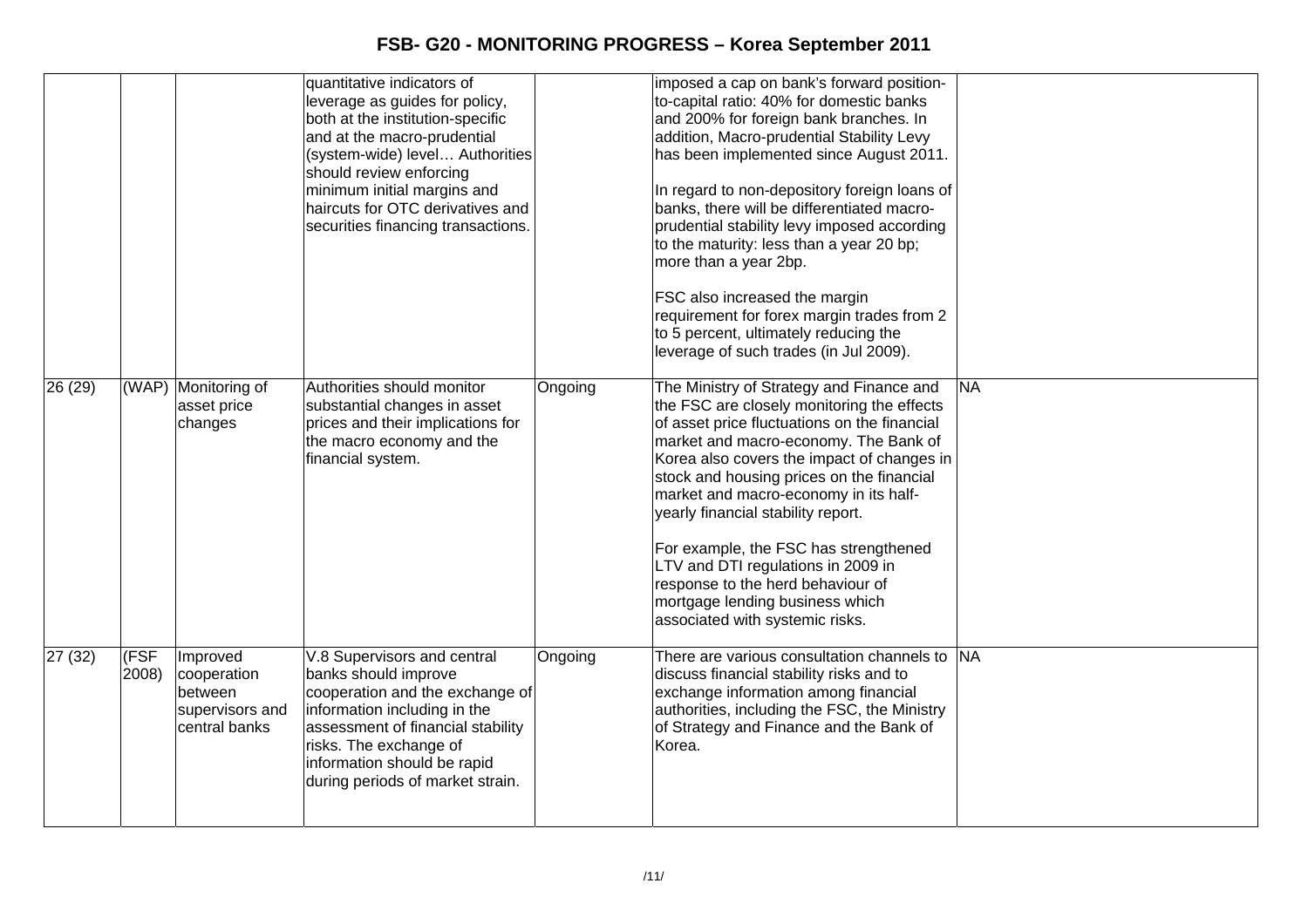|                  | <b>VI. Strengthening accounting standards</b> |                                                                                                               |                                                                                                                                                                                                                                                                                                          |          |                                                                                                                                                                                                                                                                                                                                                                                                                                                                                                                                                                                                                                     |                                                                                                                                                                                                                                                                                                                                                                        |
|------------------|-----------------------------------------------|---------------------------------------------------------------------------------------------------------------|----------------------------------------------------------------------------------------------------------------------------------------------------------------------------------------------------------------------------------------------------------------------------------------------------------|----------|-------------------------------------------------------------------------------------------------------------------------------------------------------------------------------------------------------------------------------------------------------------------------------------------------------------------------------------------------------------------------------------------------------------------------------------------------------------------------------------------------------------------------------------------------------------------------------------------------------------------------------------|------------------------------------------------------------------------------------------------------------------------------------------------------------------------------------------------------------------------------------------------------------------------------------------------------------------------------------------------------------------------|
| $\sqrt{28}$ (11) |                                               | (WAP) Consistent<br>application of<br>high-quality<br>accounting<br>standards                                 | Regulators, supervisors, and<br>accounting standard setters, as<br>appropriate, should work with<br>each other and the private<br>sector on an ongoing basis to<br>ensure consistent application<br>and enforcement of high-quality<br>accounting standards.                                             | Ongoing  | Korea is working to ensure that companies<br>prepare IFRS-compliant annual financial<br>statements in 2011, the first year of IFRS<br>adoption, by analysing the quarterly<br>financial statements and encouraging the<br>companies to apply IFRS more rigorously.<br>Korea Accounting Standards Board<br>(KASB) continued to participate in the<br>activities of AOSSG (Asia Oceania<br>Standard Setters Group) which consists of<br>standard-setters from many countries in<br>Asia and Oceania region, in order to work<br>toward consistent application of IFRSs and<br>raise implementation issues to the IASB<br>efficiently. | Korean government will continue to<br>monitor the quality of financial statements<br>in order to ensure that IFRS is applied<br>consistently.<br>Korea will continue to participate in the<br>activities of AOSSG working groups.                                                                                                                                      |
| <b>29 (New</b>   |                                               | (Seoul) Convergence of<br>accounting<br>standards                                                             | We re-emphasized the<br>importance we place on<br>achieving a single set of<br>improved high quality global<br>accounting standards and called<br>on the International Accounting<br>Standards Board and the<br><b>Financial Accounting Standards</b><br>Board to complete their<br>convergence project. | End-2011 | N/A                                                                                                                                                                                                                                                                                                                                                                                                                                                                                                                                                                                                                                 | N/A                                                                                                                                                                                                                                                                                                                                                                    |
| 30 (12)          | (FSF<br>2009)                                 | The use of<br>valuation<br>reserves or<br>adjustments by<br>accounting<br>standard setters<br>and supervisors | 3.4 Accounting standard setters<br>and prudential supervisors<br>should examine the use of<br>valuation reserves or<br>adjustments for fair valued<br>financial instruments when data<br>or modelling needed to support<br>their valuation is weak.                                                      | End-2009 | The KASB submitted comment letters on<br>exposure drafts of the IASB during the $2^{nd}$<br>quarter of 2011, which include the<br>following.<br>- Financial Instruments: Impairment<br>Liabilities<br>In the comment letter for Supplementary<br>Document 'Financial Instruments:<br>Impairment', the KASB pointed out that<br>there may be asymmetrical accounting<br>treatments for the financial instruments<br>depending on the loss occurrence patterns.                                                                                                                                                                       | As for the IFRS 9 'Financial Instruments'<br>issued by the IASB in Nov. 2009, the<br>KASB is monitoring the progress of the<br>other projects for financial instruments to<br>adopt the IFRS 9 as Korean standards.<br>- Offsetting Financial Assets and Financial The KASB will also monitor the progress of<br>the convergence projects of the IASB and<br>the FASB. |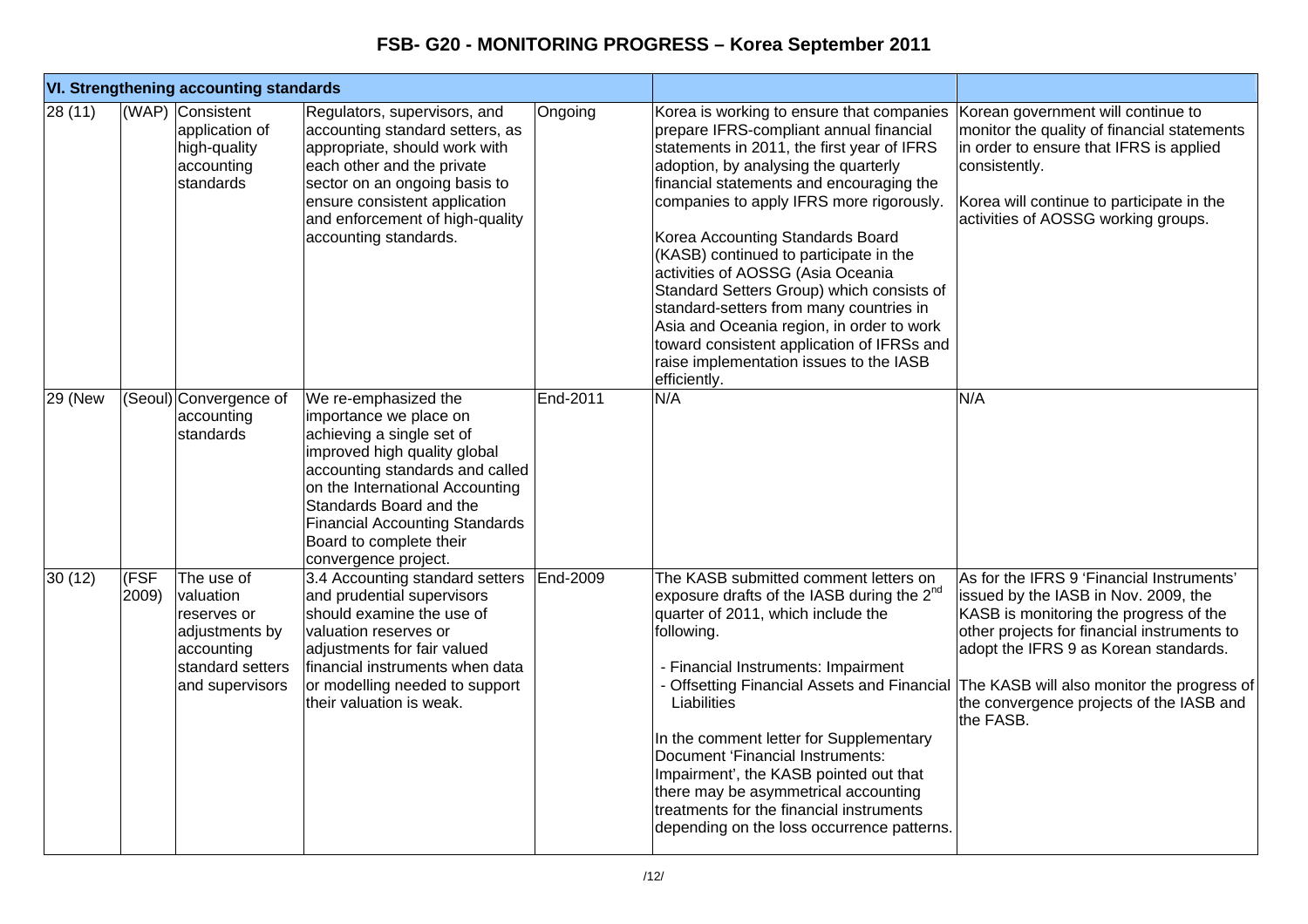|                   |               |                                                                                                                                                                                                                                                                              |                                                                                                                                                                                                                                                                                                                                                                                                                                                                                                                                                                                |          | The KASB held round-table meetings or                                                                                                                                                                                                                                                                                                                                                                                                                                                                                                                                                                                                                                              |                                                                                                                                                                                                                                                                                                                    |
|-------------------|---------------|------------------------------------------------------------------------------------------------------------------------------------------------------------------------------------------------------------------------------------------------------------------------------|--------------------------------------------------------------------------------------------------------------------------------------------------------------------------------------------------------------------------------------------------------------------------------------------------------------------------------------------------------------------------------------------------------------------------------------------------------------------------------------------------------------------------------------------------------------------------------|----------|------------------------------------------------------------------------------------------------------------------------------------------------------------------------------------------------------------------------------------------------------------------------------------------------------------------------------------------------------------------------------------------------------------------------------------------------------------------------------------------------------------------------------------------------------------------------------------------------------------------------------------------------------------------------------------|--------------------------------------------------------------------------------------------------------------------------------------------------------------------------------------------------------------------------------------------------------------------------------------------------------------------|
|                   |               |                                                                                                                                                                                                                                                                              |                                                                                                                                                                                                                                                                                                                                                                                                                                                                                                                                                                                |          | forums to hear the opinions of Korean                                                                                                                                                                                                                                                                                                                                                                                                                                                                                                                                                                                                                                              |                                                                                                                                                                                                                                                                                                                    |
|                   |               |                                                                                                                                                                                                                                                                              |                                                                                                                                                                                                                                                                                                                                                                                                                                                                                                                                                                                |          | constituents.                                                                                                                                                                                                                                                                                                                                                                                                                                                                                                                                                                                                                                                                      |                                                                                                                                                                                                                                                                                                                    |
| 31(13)            | (FSF<br>2009) | Dampening of<br>dynamics<br>associated with<br>FVA.                                                                                                                                                                                                                          | 3.5 Accounting standard setters<br>and prudential supervisors<br>should examine possible<br>changes to relevant standards to<br>dampen adverse dynamics<br>potentially associated with fair<br>value accounting. Possible ways<br>to reduce this potential impact<br>include the following: (i)<br>Enhancing the accounting model<br>so that the use of fair value<br>accounting is carefully examined<br>for financial instruments of credit<br>intermediaries; (ii) Transfers<br>between financial asset<br>categories; (iii) Simplifying<br>hedge accounting requirements.  | End-2009 | As for (i) and (ii), please refer to the<br>comment for '30(12)'<br>As for (iii)<br>The IASB's plan for the replacement of IAS<br>39 consists of three main phases. As the<br>last phase, the IASB issued ED (Exposure<br>Draft) on hedge accounting last December<br>2010. The KASB analyzed it and submitted discussions of the IASB for final decisions<br>a comment letter to the IASB after<br>collecting opinions from domestic<br>constituents and has monitored the IASB's<br>discussion for the final requirements.<br>In the comment letter, the KASB generally<br>supported the IASB's intention to align the<br>hedge accounting with the risk<br>management strategy. | As for (i) and (ii), please refer to the<br>comment for '30(12)'<br>As for (iii)<br>The IASB has a plan to issue the new<br>standards on general hedge accounting by<br>the 4th quarter of this year (2011).<br>The KASB is closely monitoring the<br>and preparing to adopt new hedge<br>accounting requirements. |
| standards.        |               |                                                                                                                                                                                                                                                                              | VII. Strengthening adherence to international supervisory and regulatory                                                                                                                                                                                                                                                                                                                                                                                                                                                                                                       |          |                                                                                                                                                                                                                                                                                                                                                                                                                                                                                                                                                                                                                                                                                    |                                                                                                                                                                                                                                                                                                                    |
| 32(21,<br>22, 23) | (Lon)         | Adherence to<br>international<br>prudential<br>regulatory and<br>supervisory<br>standards, as<br>well as agreeing<br>FSB periodic<br>peer reviews<br>(Note) Please try<br>to prioritise any<br>major initiatives<br>conducted<br>specifically in<br>(WAP) your jurisdiction. | We are committed to<br>strengthened adherence to<br>international prudential<br>regulatory and supervisory<br>standards.<br>FSB members commit to pursue<br>to undergo FSAP/the maintenance of financial<br>stability, enhance the openness<br>and transparency of the financial<br>sector, implement international<br>financial standards, and agree to<br>undergo periodic peer reviews,<br>using among other evidence IMF<br>/ World Bank FSAP reports.<br>All G20 members commit to<br>undertake a Financial Sector<br>Assessment Program (FSAP)<br>report and support the | Ongoing  | Korea is committed to maintaining financial<br>stability, enhance the openness and<br>transparency of the financial sector,<br>implement international financial standards,<br>and agree to undergo periodic peer<br>reviews.<br>Korea has already undertaken an FSAP<br>assessment from 2001 to 2003.<br>Based on the assessment results, Korea<br>has fully amended its relevant laws and<br>regulations in line with international<br>standards.                                                                                                                                                                                                                                | Korea decided to undertake a new FSAP<br>assessment in 2012. (submitted the<br>application to IMF in Mar 2011)                                                                                                                                                                                                     |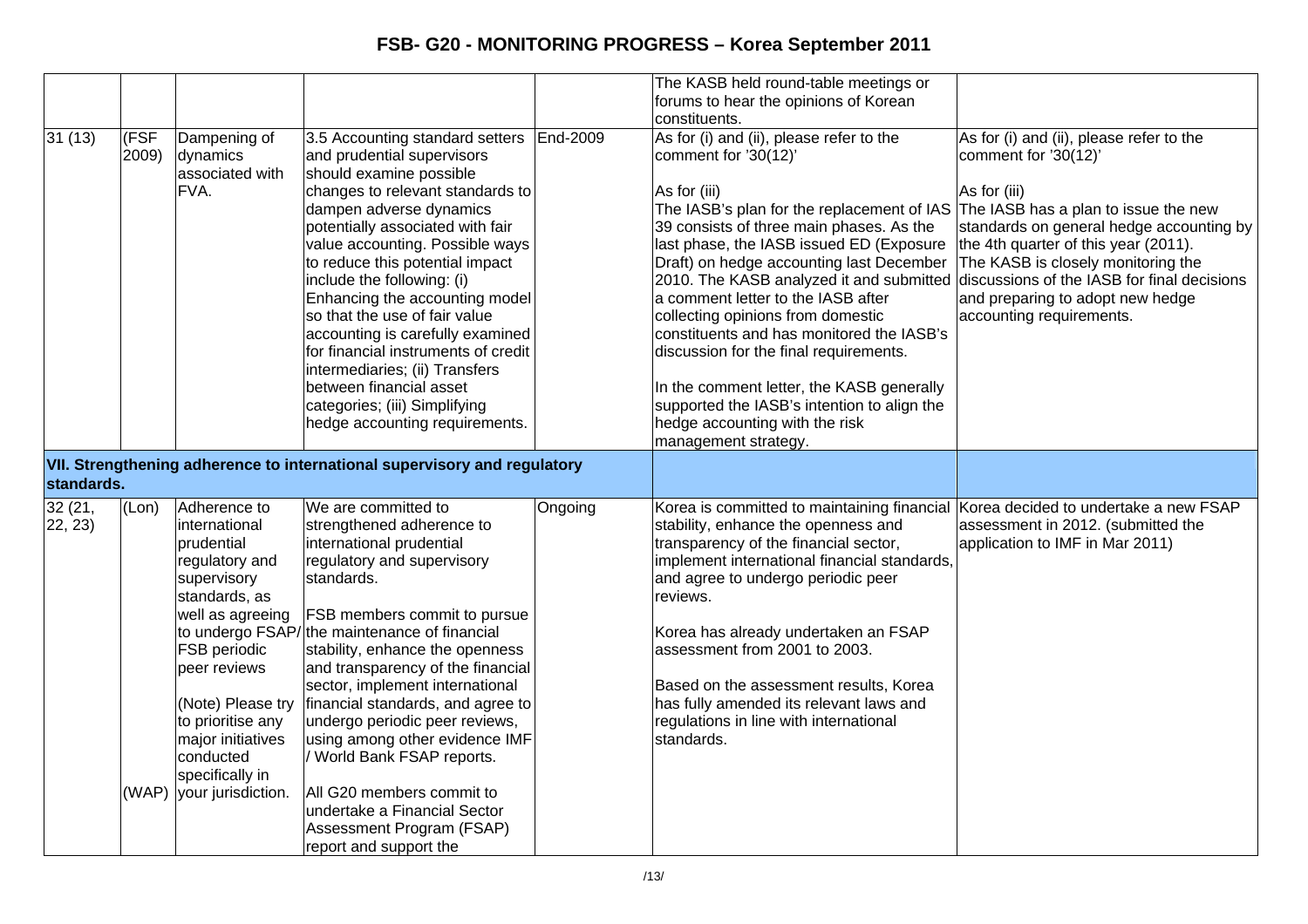|        |         |                                              | transparent assessment of<br>countries' national regulatory                                                                                                                                                                                                                                                                                                                                                                                                                                                                                                                                                                                                   |          |                                                                                                                                                                                                                                                                                                                                                                                                                                                                                                                                                                                                                                   |                                                                                                                                                                        |
|--------|---------|----------------------------------------------|---------------------------------------------------------------------------------------------------------------------------------------------------------------------------------------------------------------------------------------------------------------------------------------------------------------------------------------------------------------------------------------------------------------------------------------------------------------------------------------------------------------------------------------------------------------------------------------------------------------------------------------------------------------|----------|-----------------------------------------------------------------------------------------------------------------------------------------------------------------------------------------------------------------------------------------------------------------------------------------------------------------------------------------------------------------------------------------------------------------------------------------------------------------------------------------------------------------------------------------------------------------------------------------------------------------------------------|------------------------------------------------------------------------------------------------------------------------------------------------------------------------|
|        |         |                                              | systems.                                                                                                                                                                                                                                                                                                                                                                                                                                                                                                                                                                                                                                                      |          |                                                                                                                                                                                                                                                                                                                                                                                                                                                                                                                                                                                                                                   |                                                                                                                                                                        |
| 33(15) | (Pitts) | <b>FSB/FSF</b><br>compensation<br>principles | Reforming compensation practices to support financial stability<br>Implementation of We fully endorse the<br>implementation standards of the<br><b>FSB</b> aimed at aligning<br>compensation with long-term<br>value creation, not excessive<br>risk-taking. Supervisors should<br>have the responsibility to review<br>firms' compensation policies and<br>structures with institutional and<br>systemic risk in mind and, if<br>necessary to offset additional<br>risks, apply corrective measures,<br>such as higher capital<br>requirements, to those firms that<br>fail to implement sound<br>compensation policies and<br>practices. Supervisors should | End-2010 | Korea introduced best practices for each<br>sector such as banks, financial investment<br>firms, insurers and financial holding<br>companies in January 2010. FSC<br>performed consultation process with<br>related financial associations and financial<br>institutions, and issued administrative<br>guidance to implement the new standards.<br>The best practices reflect key highlights of<br>the original FSB principles, including the<br>establishment of an independent<br>compensation committee, aligning<br>compensation and risk with long-term<br>performance, disclosing key compensation-<br>related information. | Korea will consider gradually expanding<br>implementation scope or revise relevant<br>guidelines following global discussions and<br>domestic implementation progress. |
|        |         |                                              | have the ability to modify<br>compensation structures in the<br>case of firms that fail or require<br>extraordinary public intervention.<br>We call on firms to implement<br>these sound compensation<br>practices immediately.                                                                                                                                                                                                                                                                                                                                                                                                                               |          | The new standards for compensations<br>came into effect in 2010.                                                                                                                                                                                                                                                                                                                                                                                                                                                                                                                                                                  |                                                                                                                                                                        |
|        | (Tor)   |                                              | We encouraged all countries<br>and financial institutions to fully<br>implement the FSB principles<br>and standards by year-end. We<br>call on the FSB to undertake<br>ongoing monitoring in this area<br>and conduct a second thorough<br>peer review in the second<br>quarter of 2011.                                                                                                                                                                                                                                                                                                                                                                      |          |                                                                                                                                                                                                                                                                                                                                                                                                                                                                                                                                                                                                                                   |                                                                                                                                                                        |
|        | (Seoul) |                                              | We reaffirmed the importance of<br>fully implementing the FSB's<br>standards for sound<br>compensation.                                                                                                                                                                                                                                                                                                                                                                                                                                                                                                                                                       |          |                                                                                                                                                                                                                                                                                                                                                                                                                                                                                                                                                                                                                                   |                                                                                                                                                                        |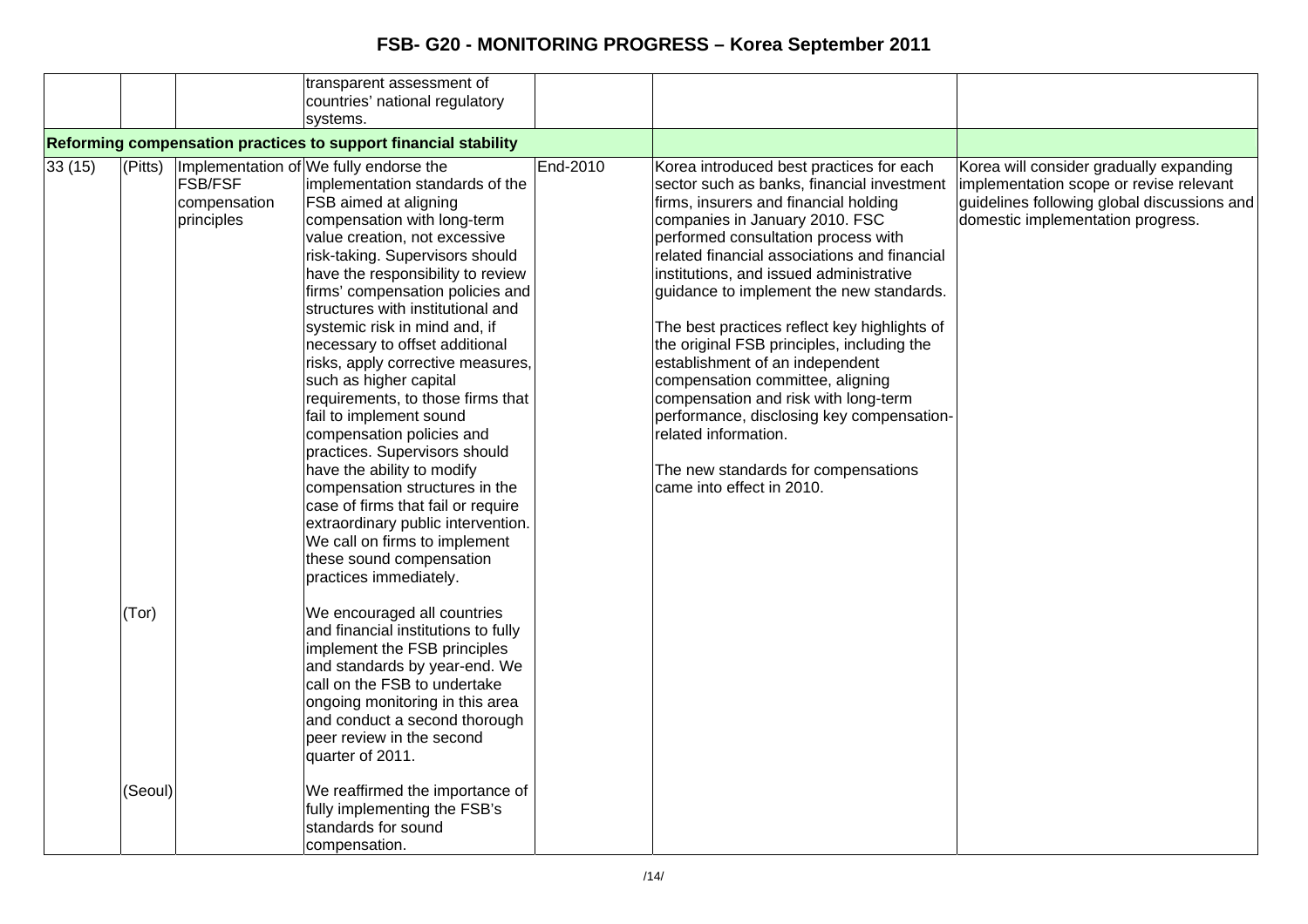| 34(16)                        | $\sqrt{\text{(Pitts)}}$ | Supervisory<br>review of firms'<br>compensation<br>policies etc. | Supervisors should have the<br>responsibility to review firms'<br>compensation policies and<br>structures with institutional and<br>systemic risk in mind and, if<br>necessary to offset additional<br>risks, apply corrective measures,<br>such as higher capital<br>requirements, to those firms that<br>fail to implement sound<br>compensation policies and<br>practices. Supervisors should<br>have the ability to modify<br>compensation structures in the<br>case of firms that fail or require<br>extraordinary public intervention. | Ongoing  | Korea will review financial institutions'<br>status of implementation periodically. Any<br>financial institution who does not follow the<br>best practices will receive low CAMELS<br>rating and corrective orders from FSC.<br>Korea has a Prompt Corrective Action rule<br>which allows FSC to issue an order to<br>failing financial institutions to modify their<br>compensation scheme.                                                                                                          | Korea fully agrees with FSB's view on<br>compensation scheme of financial<br>institutions and is committed to<br>implementing its principles. |
|-------------------------------|-------------------------|------------------------------------------------------------------|----------------------------------------------------------------------------------------------------------------------------------------------------------------------------------------------------------------------------------------------------------------------------------------------------------------------------------------------------------------------------------------------------------------------------------------------------------------------------------------------------------------------------------------------|----------|-------------------------------------------------------------------------------------------------------------------------------------------------------------------------------------------------------------------------------------------------------------------------------------------------------------------------------------------------------------------------------------------------------------------------------------------------------------------------------------------------------|-----------------------------------------------------------------------------------------------------------------------------------------------|
| <b>VIII. Other issues</b>     |                         |                                                                  |                                                                                                                                                                                                                                                                                                                                                                                                                                                                                                                                              |          |                                                                                                                                                                                                                                                                                                                                                                                                                                                                                                       |                                                                                                                                               |
| <b>Credit rating agencies</b> |                         |                                                                  |                                                                                                                                                                                                                                                                                                                                                                                                                                                                                                                                              |          |                                                                                                                                                                                                                                                                                                                                                                                                                                                                                                       |                                                                                                                                               |
| 35(37)                        | (Lon)                   | Registration of<br>CRAs etc.                                     | All CRAs whose ratings are<br>used for regulatory purposes<br>should be subject to a regulatory<br>oversight regime that includes<br>registration. The regulatory<br>oversight regime should be<br>established by end 2009 and<br>should be consistent with the<br><b>IOSCO Code of Conduct</b><br>Fundamentals.                                                                                                                                                                                                                             | End-2009 | FSC grants license of CRAs and conducts<br>supervisory activities on a regular basis.<br>The Credit Information Act, revised in Oct<br>2009, requires CRAs to establish and<br>comply with internal controls.                                                                                                                                                                                                                                                                                         | <b>NA</b>                                                                                                                                     |
| 36 (38)                       | (Lon)                   | <b>CRA</b> practices<br>and procedures<br>etc.                   | National authorities will enforce<br>compliance and require changes<br>to a rating agency's practices<br>and procedures for managing<br>conflicts of interest and assuring<br>the transparency and quality of<br>the rating process.<br><b>CRAs should differentiate</b><br>ratings for structured products<br>and provide full disclosure of<br>their ratings track record and the<br>information and assumptions<br>that underpin the ratings<br>process.                                                                                  | End-2009 | Korea completed the revision of CRA-<br>related regulations which took effect in Oct<br>2009.<br>The revised regulations make it mandatory<br>for CRAs to establish internal process to<br>ensure rating accuracy and prevent conflict<br>of interest and irregularities.<br>CRAs are obligated to disclose rating<br>methodology and rating process on<br>structured products as well as underlying<br>assets which significantly impact credit<br>rating.<br>To maintain supervisory consistency on | <b>NA</b>                                                                                                                                     |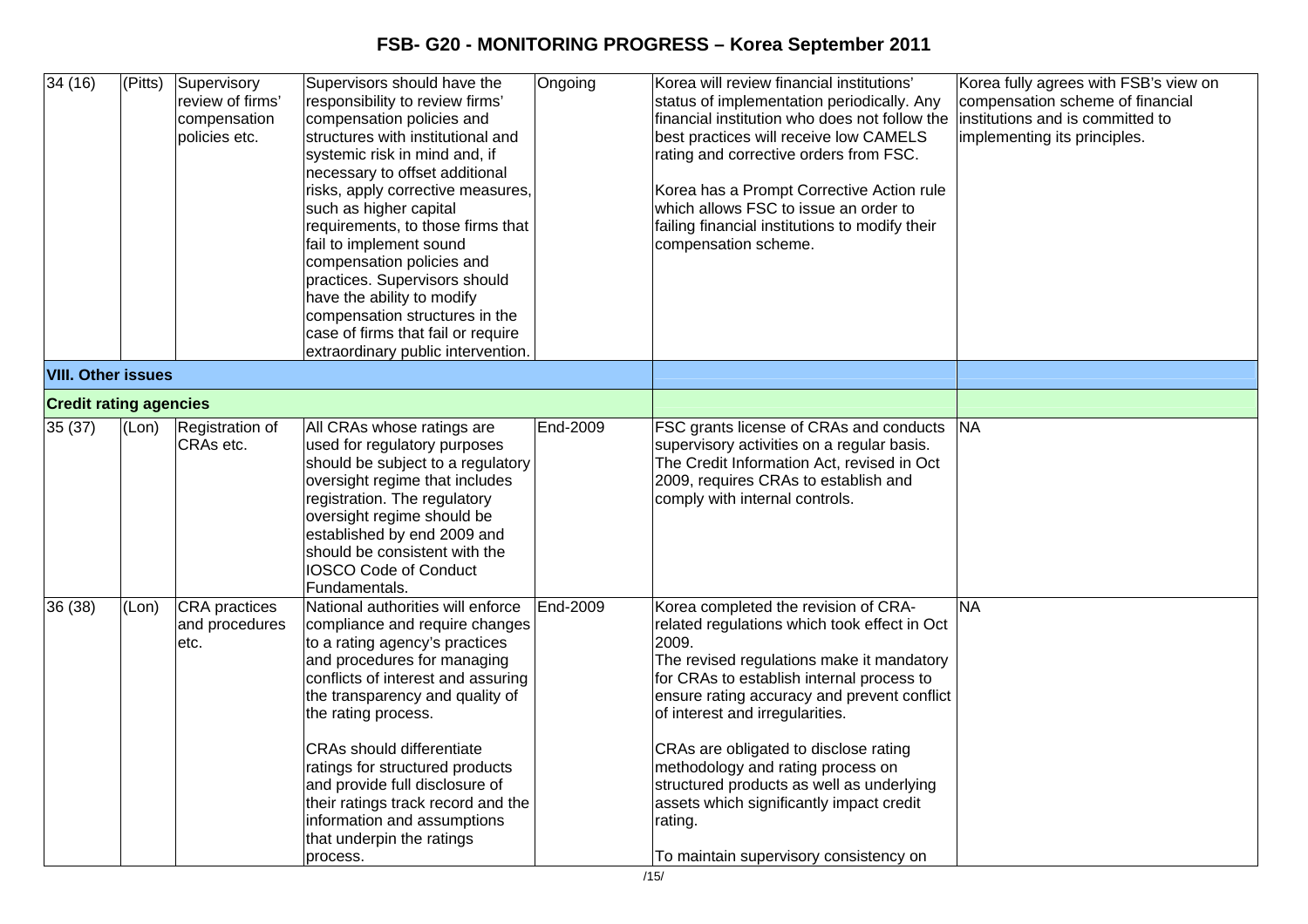|                        |                       |                                                                                                       | The oversight framework should<br>be consistent across<br>jurisdictions with appropriate<br>sharing of information between<br>national authorities, including<br>through IOSCO.                                                                                                                                                                                                                          |         | CRAs, FSC pays close attention on<br>international discussions and legislative<br>developments in respective countries.                                                                                                                                                                                |                                                                                                                                                                     |
|------------------------|-----------------------|-------------------------------------------------------------------------------------------------------|----------------------------------------------------------------------------------------------------------------------------------------------------------------------------------------------------------------------------------------------------------------------------------------------------------------------------------------------------------------------------------------------------------|---------|--------------------------------------------------------------------------------------------------------------------------------------------------------------------------------------------------------------------------------------------------------------------------------------------------------|---------------------------------------------------------------------------------------------------------------------------------------------------------------------|
| 37 (39)                | (FSB<br>2009)         | Globally<br>compatible<br>solutions to<br>conflicting<br>compliance<br>obligations for<br><b>CRAs</b> | Regulators should work together As early as<br>towards appropriate, globally<br>compatible solutions (to<br>conflicting compliance<br>obligations for CRAs) as early as<br>possible in 2010.                                                                                                                                                                                                             |         | Korea is committed to any requests for<br>possible in 2010 global cooperation.                                                                                                                                                                                                                         | <b>NA</b>                                                                                                                                                           |
| 38 (40)                |                       | (Seoul) Reducing the<br>reliance on<br>ratings                                                        | We also endorsed the FSB's<br>principles on reducing reliance<br>on external credit ratings.<br>Standard setters, market<br>participants, supervisors and<br>central banks should not rely<br>mechanistically on external<br>credit ratings.                                                                                                                                                             | Ongoing | CRAs are required to disclose rating<br>performance reports and data on rating<br>developments and average accumulated<br>default rates. FSC encourages investors to<br>perform their own due diligence to prevent<br>them from becoming overly dependent on<br>credit ratings.                        | <b>NA</b>                                                                                                                                                           |
|                        | (FSF<br>2008)         |                                                                                                       | IV. 8 Authorities should check<br>that the roles that they have<br>assigned to ratings in<br>regulations and supervisory<br>rules are consistent with the<br>objectives of having investors<br>make independent judgment of<br>risks and perform their own due<br>diligence, and that they do not<br>induce uncritical reliance on<br>credit ratings as a substitute for<br>that independent evaluation. |         |                                                                                                                                                                                                                                                                                                        |                                                                                                                                                                     |
| <b>Risk management</b> |                       |                                                                                                       |                                                                                                                                                                                                                                                                                                                                                                                                          |         |                                                                                                                                                                                                                                                                                                        |                                                                                                                                                                     |
| 39(48)                 | $\sqrt{\text{Pitts}}$ | Robust,<br>transparent<br>stress test                                                                 | We commit to conduct robust,<br>transparent stress tests as<br>needed.                                                                                                                                                                                                                                                                                                                                   | Ongoing | Korea called on banks to comply with the<br>best practice for stress-testing as reflected<br>in the BCBS principles for sound stress<br>testing practices and supervision published stress test.<br>in Apr. 2009.<br>FSS frequently conducts a detailed level of at least semi-annually and the result | FSS is developing the methodologies for<br>supervisory stress testing and<br>implementing pillar 2 in the context of the<br>Korean banks should conduct stress test |
|                        |                       |                                                                                                       |                                                                                                                                                                                                                                                                                                                                                                                                          |         |                                                                                                                                                                                                                                                                                                        |                                                                                                                                                                     |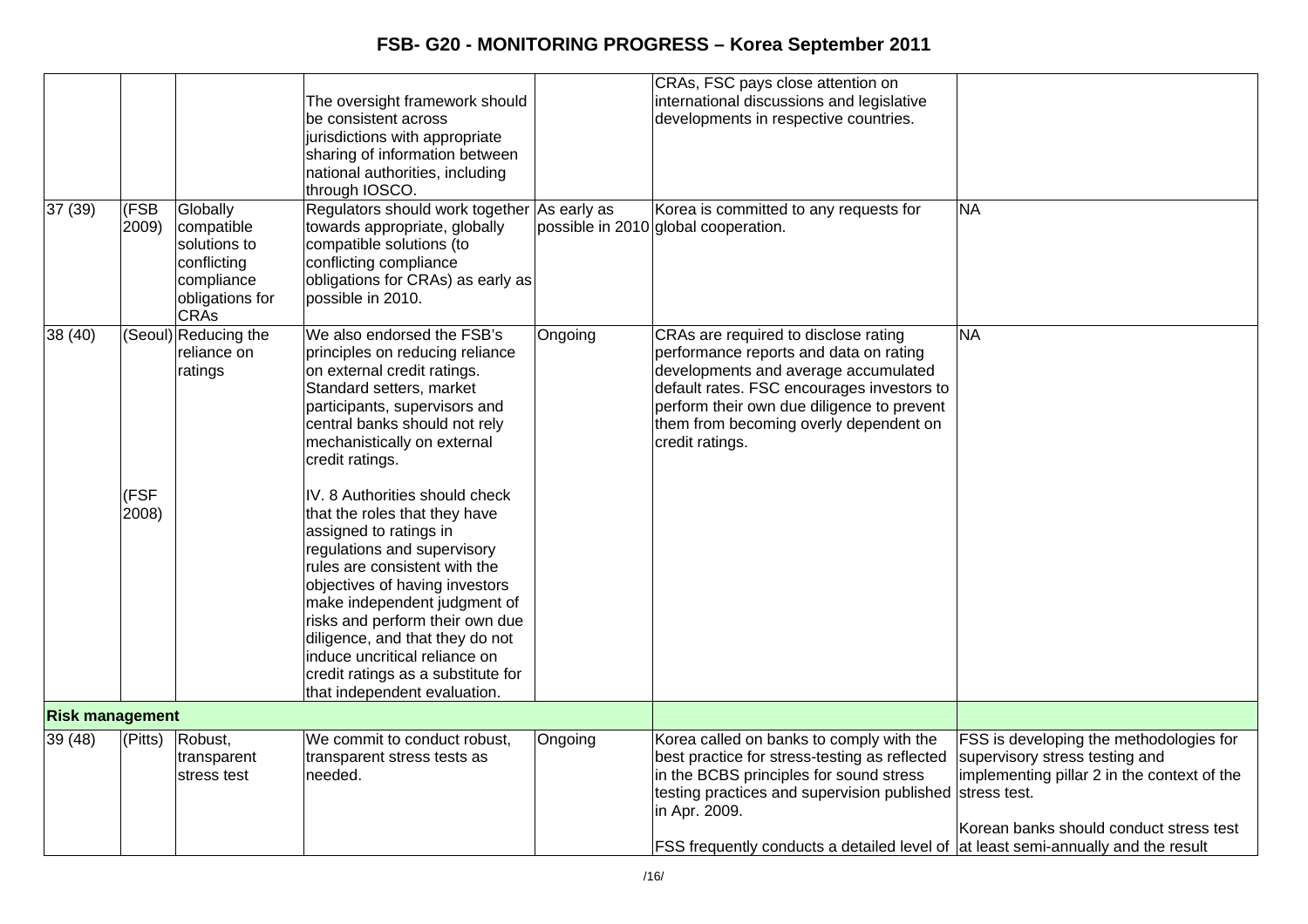|         |         |                                                                            |                                                                                                                                                                                                                |         | stress tests in preparation of diverse<br>situations that can adversely impact the<br>financial system.                                                                                                                                                                                                                                                                                                                                                                                                                                                                                                                                                                                                                                                            | should be reported to the FSS.                                                                                                                                                                           |
|---------|---------|----------------------------------------------------------------------------|----------------------------------------------------------------------------------------------------------------------------------------------------------------------------------------------------------------|---------|--------------------------------------------------------------------------------------------------------------------------------------------------------------------------------------------------------------------------------------------------------------------------------------------------------------------------------------------------------------------------------------------------------------------------------------------------------------------------------------------------------------------------------------------------------------------------------------------------------------------------------------------------------------------------------------------------------------------------------------------------------------------|----------------------------------------------------------------------------------------------------------------------------------------------------------------------------------------------------------|
| 40 (49) | (Pitts) | Efforts to deal<br>with impaired<br>assets and raise<br>additional capital | Our efforts to deal with impaired<br>assets and to encourage the<br>raising of additional capital must<br>continue, where needed.                                                                              | Ongoing | The supervisory authority monitored banks' NA<br>NPLs and purchased NPLs through the<br>Restructuring Fund to bring down NPL<br>ratios to less than 1%.<br>Since the financial crisis, FSC has<br>encouraged domestic banks to increase<br>capital, which amounted to 29 trillion won<br>in Aug 2008 to Dec 2009.<br>As a result, BIS ratio and Tier 1 ratio of<br>domestic banks rose from 10.86% and<br>8.33% in Sept 2008 to 14.21% and 10.80%<br>respectively.                                                                                                                                                                                                                                                                                                 |                                                                                                                                                                                                          |
| 41 (53) |         | (WAP) Enhanced risk<br>disclosures by<br>financial<br>institutions         | Financial institutions should<br>provide enhanced risk<br>disclosures in their reporting and<br>disclose all losses on an<br>ongoing basis, consistent with<br>international best practice, as<br>appropriate. | Ongoing | For the Capital Market Risk, disclosure<br>requirements were included in the "Unified<br>Management Disclosure Standards" by<br>Oct. 2009. Korea established a<br>differentiated supervisory measure for<br>vulnerable instruments by requiring<br>financial institutions to add OTC<br>derivatives-related valuation profit and loss<br>of each counterparties to their business<br>reports (Q2 2009).<br>For insurance companies, FSS revised the<br>business disclosure standards in Dec 2009<br>by including risk management in disclosure<br>requirements. Risk management was<br>included reflecting IAIS recommendations<br>and international accounting standards.<br>Losses at insurance companies are<br>already disclosed through income<br>statements. | Standards will be established to require<br>financial institutions to disclose their<br>annual compensation evaluations as<br>required by the FSB Principles for Sound<br><b>Compensation Practices.</b> |